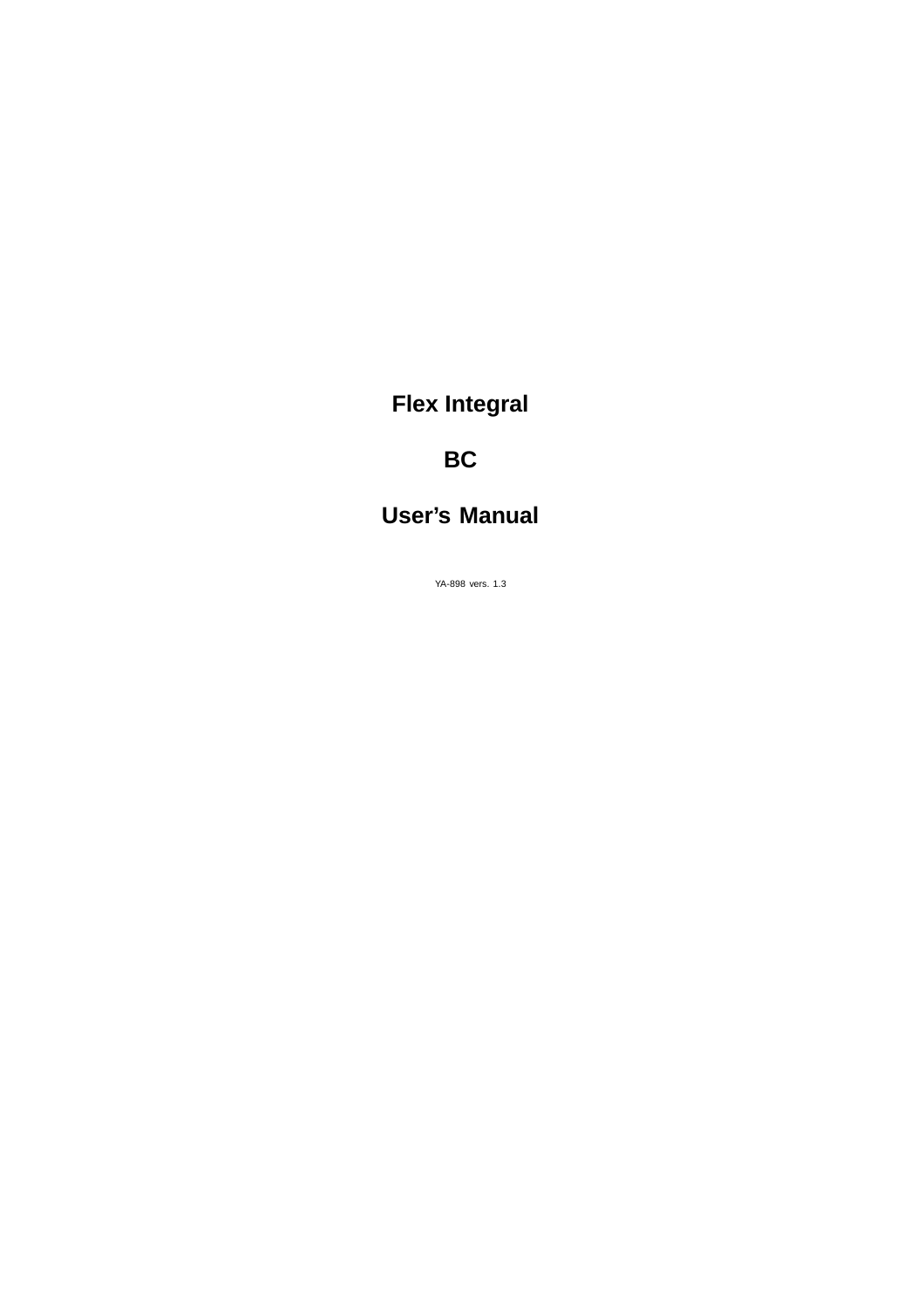# **Versions log**

| List of versions for YA-898                                            |                                  |                       |                     |                 |
|------------------------------------------------------------------------|----------------------------------|-----------------------|---------------------|-----------------|
| Reason                                                                 | Pages to<br>be<br>replaced       | <b>New</b><br>version | Date of<br>emission | <b>Initials</b> |
| First edition                                                          |                                  | 1.00                  | 10 12 92            | AR              |
| New data for ultrasonic scaler type O and<br>turbine type B            | 1, 2, 25                         | 1.10                  | 20 12 94            | A <sub>R</sub>  |
| HygiFlex Vac Ultra, ultrasonic scaler type O                           | 1, 2, 5, 6,<br>15, 16,<br>17, 23 | 1.20                  | 28 03 95            | AR              |
| Correction                                                             | 26                               | 1.21                  | 10 04 97            |                 |
| New layout + corrections and revised<br>ultrasonic scaler type O texts | All                              | 1.3                   | 15 01 98            |                 |
|                                                                        |                                  |                       |                     |                 |
|                                                                        |                                  |                       |                     |                 |
|                                                                        |                                  |                       |                     |                 |
|                                                                        |                                  |                       |                     |                 |
|                                                                        |                                  |                       |                     |                 |
|                                                                        |                                  |                       |                     |                 |
|                                                                        |                                  |                       |                     |                 |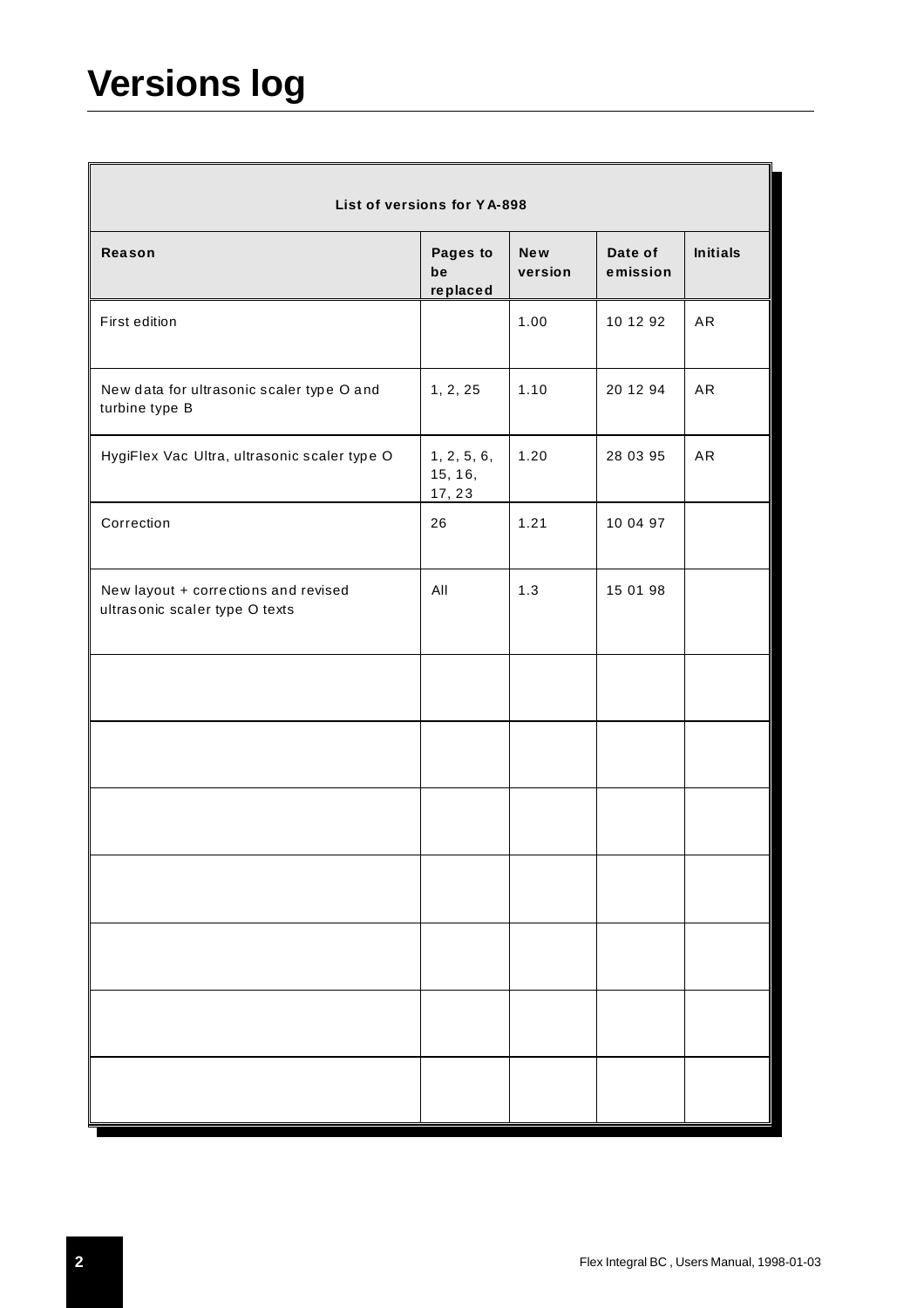# <span id="page-2-0"></span>**1. Guide**

Experience tells us that very few people read a manual before starting to operate new equipment.

This is why this manual is designed as a reference book. You don't need to read it all before starting.

We do, however, suggest that you read chapter 2 GENERAL and the beginning of each chapter.

The manual focuses on how the equipment works. Should you wish to learn more about optimal methods of working we recommend our Dental Software compendium. This especially applies if you have not operated Flex equipment before.

We constantly improve our equipment. Your equipment may therefore deviate on a few points from the description in this manual.

See more about optimal working rouitnes in our **Ergonomics report**.



The following equipment is CE-marked according to the Medical devices directive 93/ 42/EEC, which is a subdirective of the EMC directive 92/31/EEC: Flex Integral BC Flex surgical lamp Flex Integral patient chair /2

The equipment fulfills the demands of the following standards: EN 60601-1-2 EN 60601-1 EN 28601 EN 21942-1/4 EN ISO 9680 ISO 7494

ISO/DIS 11498 DS/EN 1640 DS/EN 980 prEN ISO 6875 EN ISO 9687 prEN 1041 prEN ISO 13294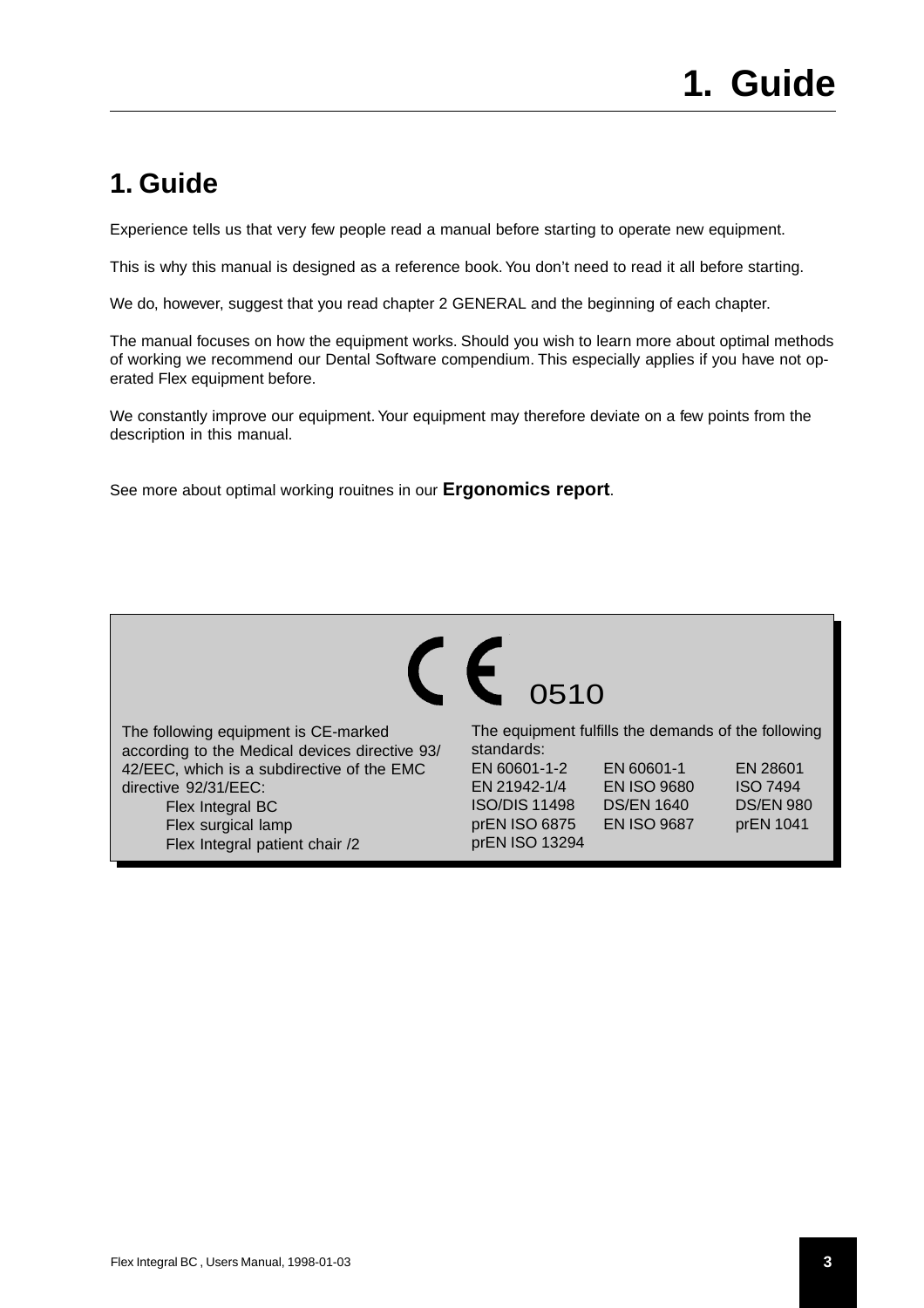# **Contents**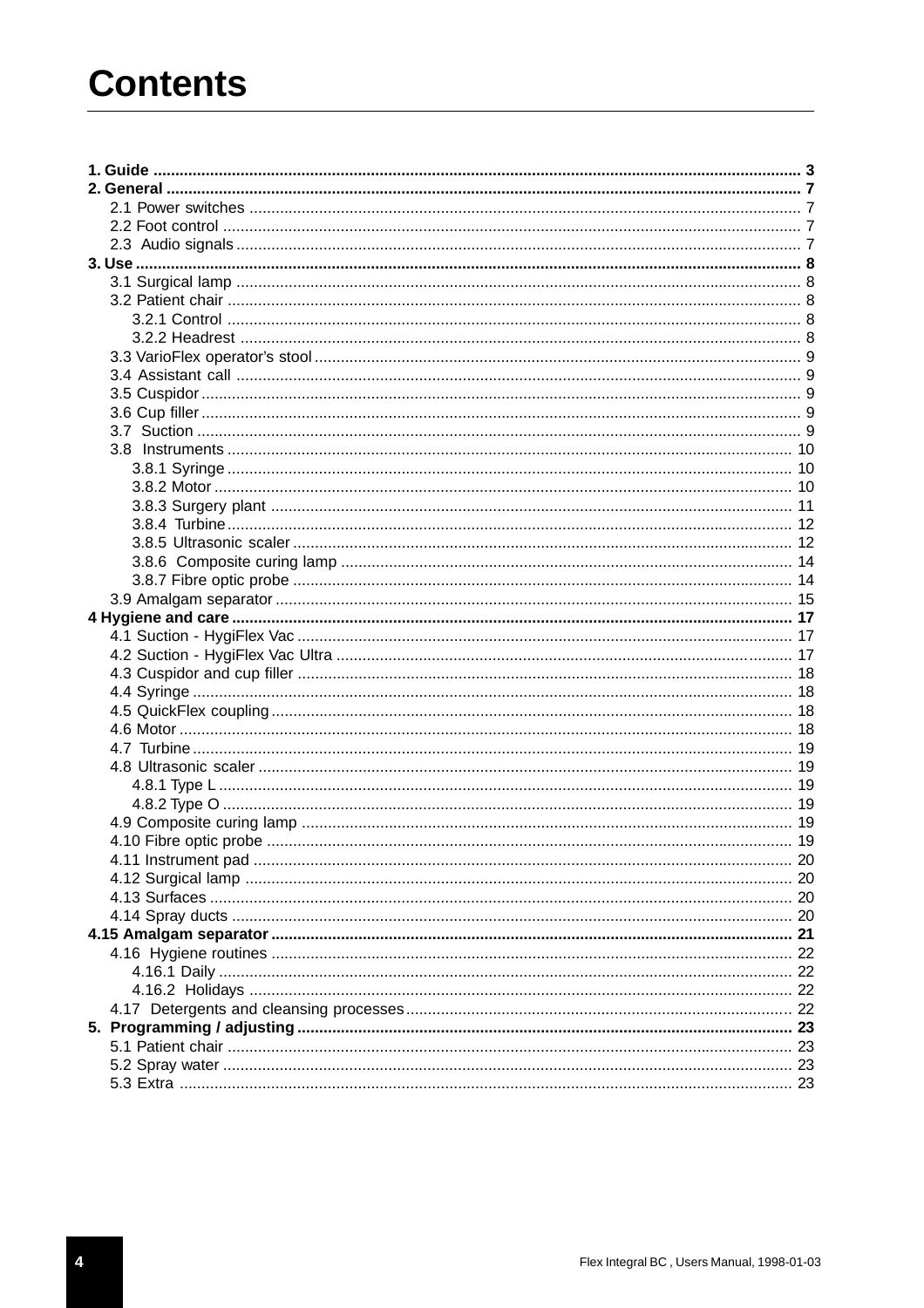# **Contents**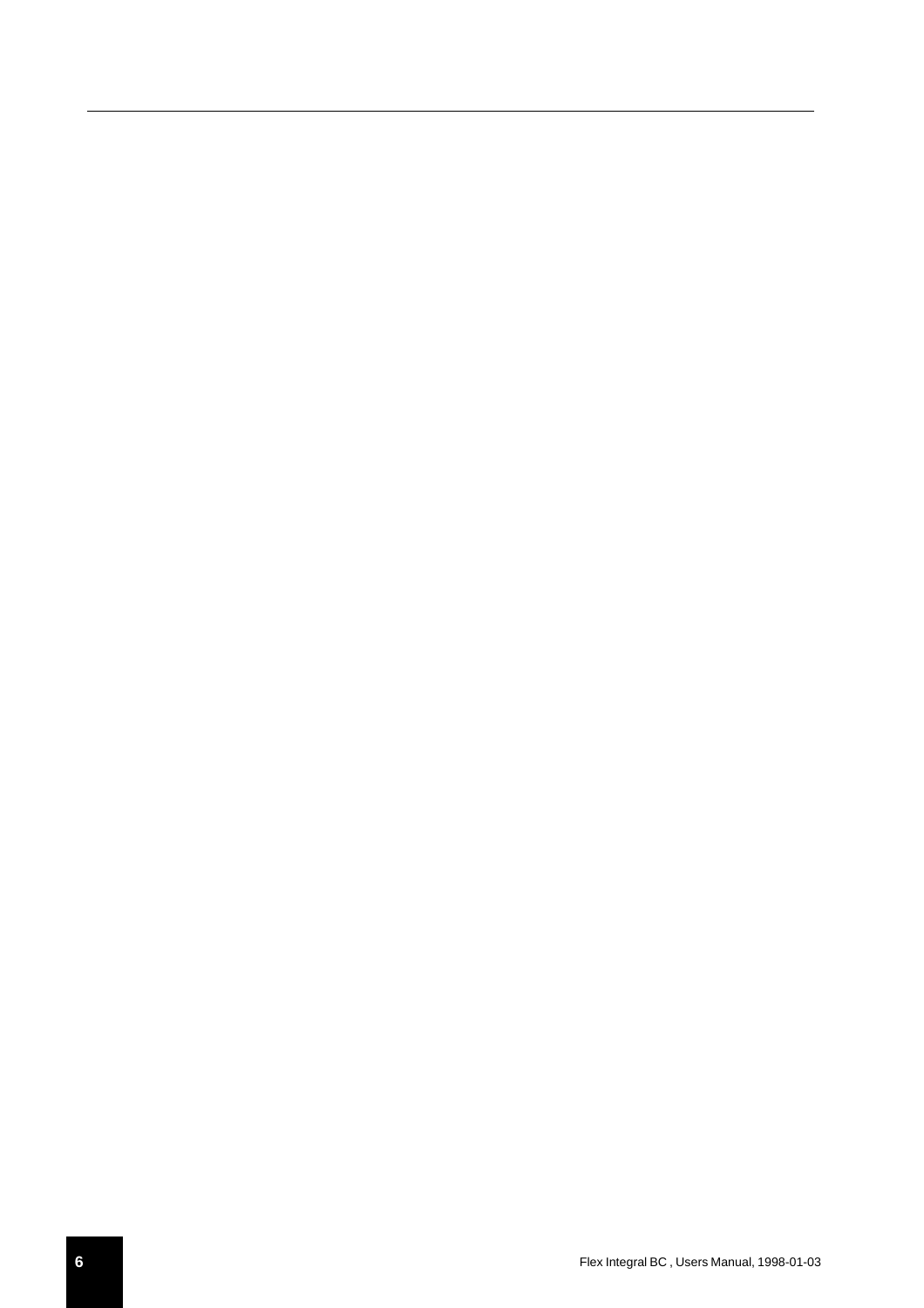<span id="page-6-0"></span>

# **2. General**

# **2.1 Power switches**

Switch the equipment on using (1).

The chair can be switched off separately using (2).

When the mains are switched on the buttons will light.

The unit will give 3 "beeps" as soon as it is operational.

# **2.2 Foot control**

The foot control is mounted on a separate unit, which is normally placed behind the chair. The pedal can be moved to the:



# **2.3 Audio signals**

The unit can give different types of audio signals.

- Operational signal: 1-3 short high-pitched notes ("beep"). Means ready or understood.
- Operation error signal: Low note given in the case of operational or technical error.
- Warning signal: Alternation between high and low notes. May mean overheating. If the signal doesn't stop when the equipment has cooled, you ought to call a service technician.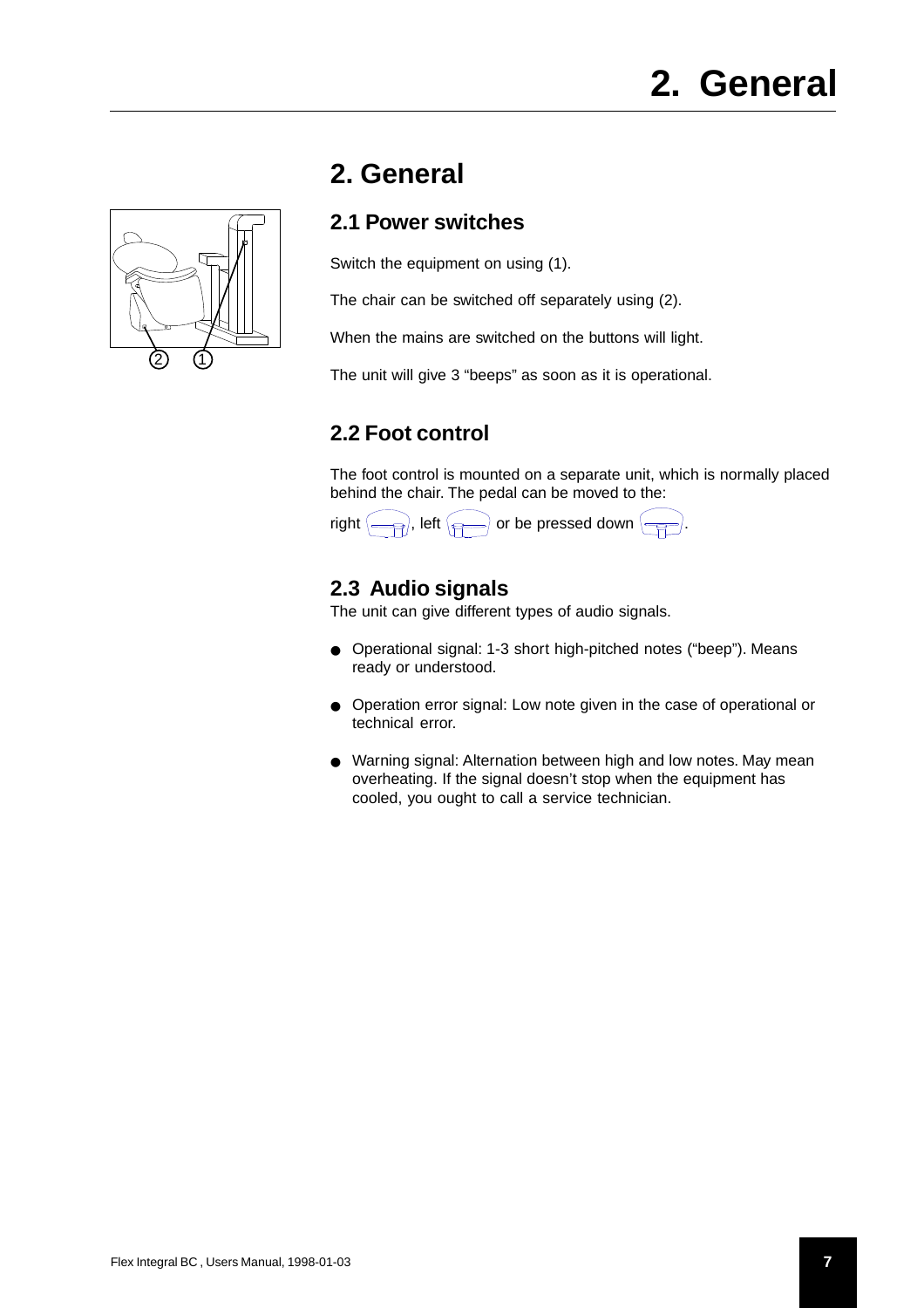# **3. Use**

In the following we give a description of how the equipment functions when it leaves the factory. See chapter 5 for possibilities on how to change the functions.

### **3.1 Surgical lamp**

Switch on/off using...

...switch (1) towards (B)

Switch on or alternate between 3 light intensities using...

...switch (1) towards (A).

When you switch the lamp on it always has the light intensity last used.

# **3.2 Patient chair**

#### **3.2.1 Control**

Regulate the chair inclination and height using...



Choose a programme position using...



Towards N  $\setminus$  the chair will return to the prior position.

Towards  $S \n\bigcap$  you reset to the zero position.

Stop a programme movement by...

...touching any of the 2 pedals.

Should the chair knock against e.g. your legs, the chair will automatically stop the movement and lift itself approximately 5 cm.

#### **3.2.2 Headrest**

The headrest can easily be pulled out. To push it back, press lock button (1) or (2) home.

To adjust the headrest inclination, loosen the lock (3).



Backside of the chair basis

<span id="page-7-0"></span>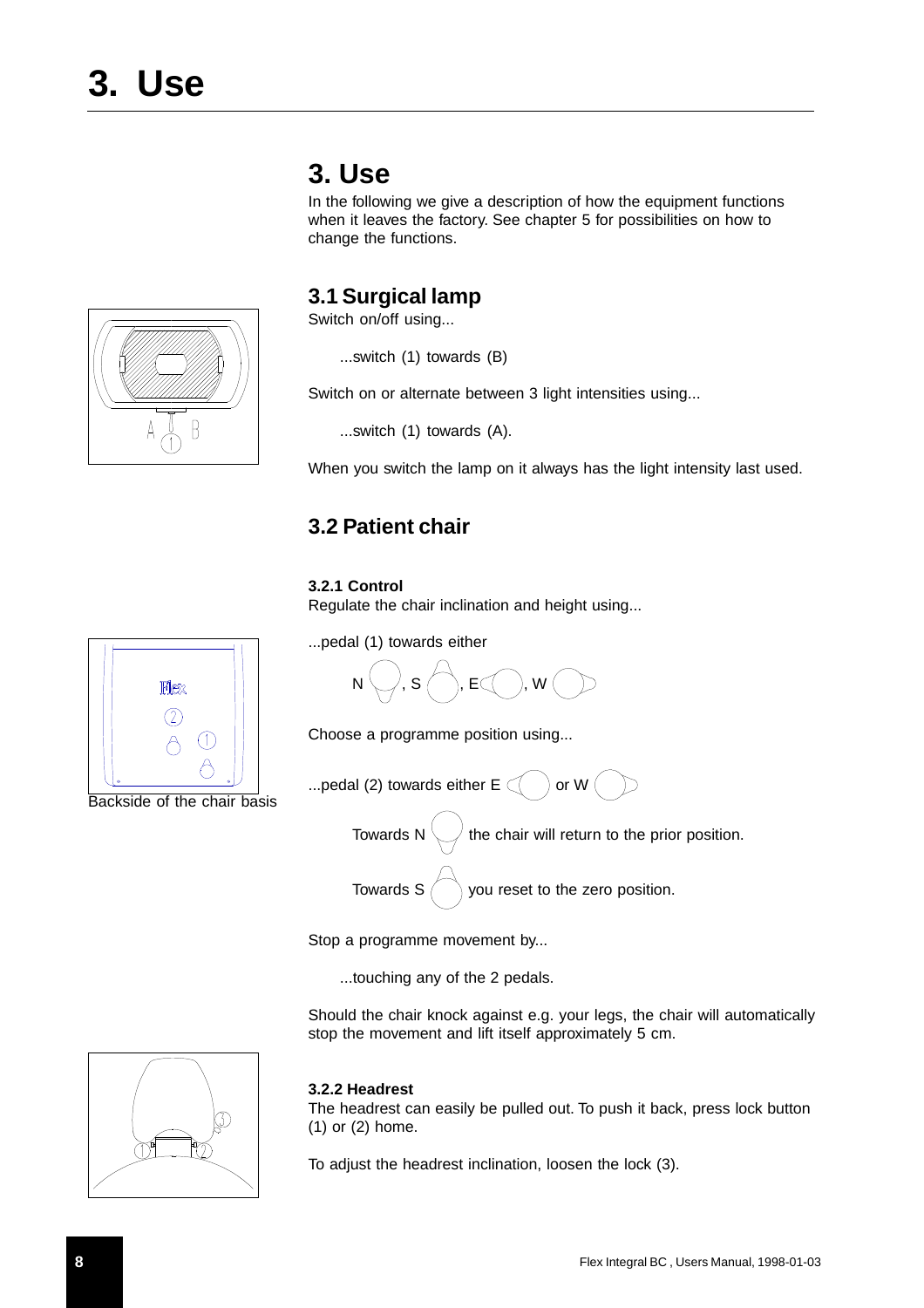<span id="page-8-0"></span>

VarioFlex operator chair, top view

### **3.3 VarioFlex operator's stool**

The chair is operated with the help of the 2 handles.

When you pull the handle (1) up, you lift/lower the chair.

When you push the handle (1) down, you can adjust the position of the back rest and thus the depth of the stool.

When you pull the handle (2) up, you adjust the seat inclination.

# **3.4 Assistant call**

Activate by...

... pressing the foot control down  $\left(\frac{m}{n}\right)$  while all instruments are in place.

You can alternatively connect, for example, a door opener.

## **3.5 Cuspidor**

Start the cuspidor flush for 30 seconds by...

...pressing the foot control pedal to the left  $\leftarrow$  while all instruments are in place.

Interrupt the cuspidor flush by...

...moving the foot control pedal to the left  $\leftarrow$  while all instruments are in place.

### **3.6 Cup filler**

Start/interrupt the cup filler by...

...moving the foot control pedal to the right  $\leftarrow$ ments are in place..

# **3.7 Suction**

The suction is activated when a suction tube is taken down. When working without an assistant, you can pull the suction holder out.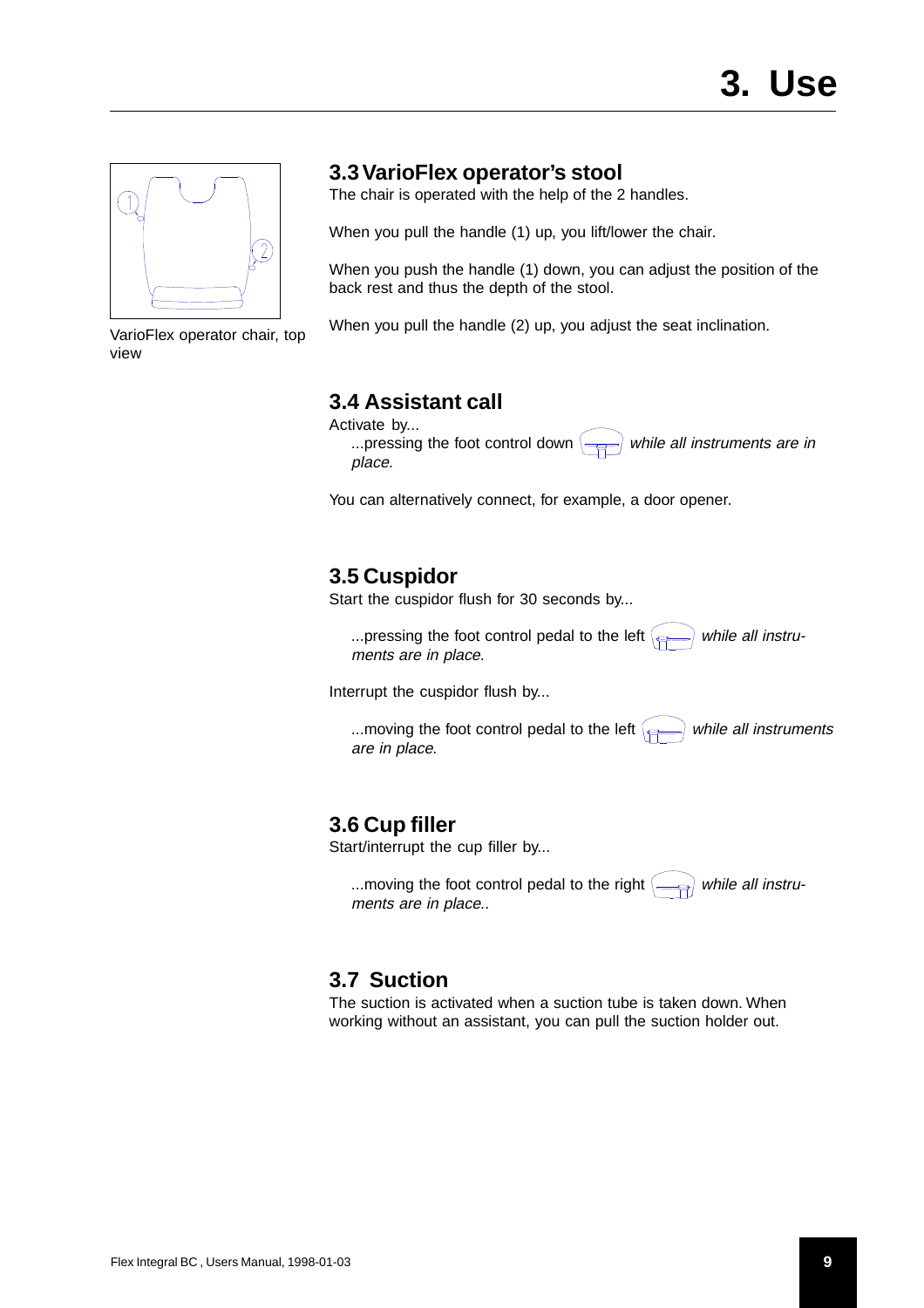<span id="page-9-0"></span>

### **3.8 Instruments**

Instruments with Quick-Flex coupling are disconnected by pressing the 2 lock buttons (1) and (2) down. You connect the instruments by pressing the instrument down over the pointed end of the coupling. You can only connect instruments as specified in your order.

If you try to connect an instrument wrongly an operation error signal will be emitted and the instrument cannot be activated.

The foot control activates the first instrument taken off the suspension (not the syringe).

Do not activate the foot control pedal while changing an instrument, unless the foot control is at present controlling another instrument.

The connection must be dry when an instrument is connected



#### **3.8.1 Syringe**

Draw off air using the right switch (1) and drain off water using the left switch (2).

As an accessory the syringe can be fitted with a heating element. A green light emitting diode indicates that the heating element is on.

#### **3.8.2 Motor**

.

Take the motor and...

activate by moving the foot control to

- the right  $\langle \equiv \Rightarrow \rangle$ : the motor rotates clockwise

- the left  $\left(\rightleftharpoons\right)$ : the motor rotates anti-clockwise which is indicated by a "beep"

● Choose a spray combination by keeping the foot control pedal

pressed down  $\leftarrow$  , until the desired combination is displayed on the instrument bridge light emitting diodes (7). Green = water, Yellow = air. Four combinations are possible (spray, air, water, nothing).

An automatic double chip blow follows after use with water.

The unit can be programmed to produce a chip blow when the pedal is activated shortly to the right, and to switch on/off the fibre optical light when the pedal is pressed down shortly.

Talk to your technician about this possibility

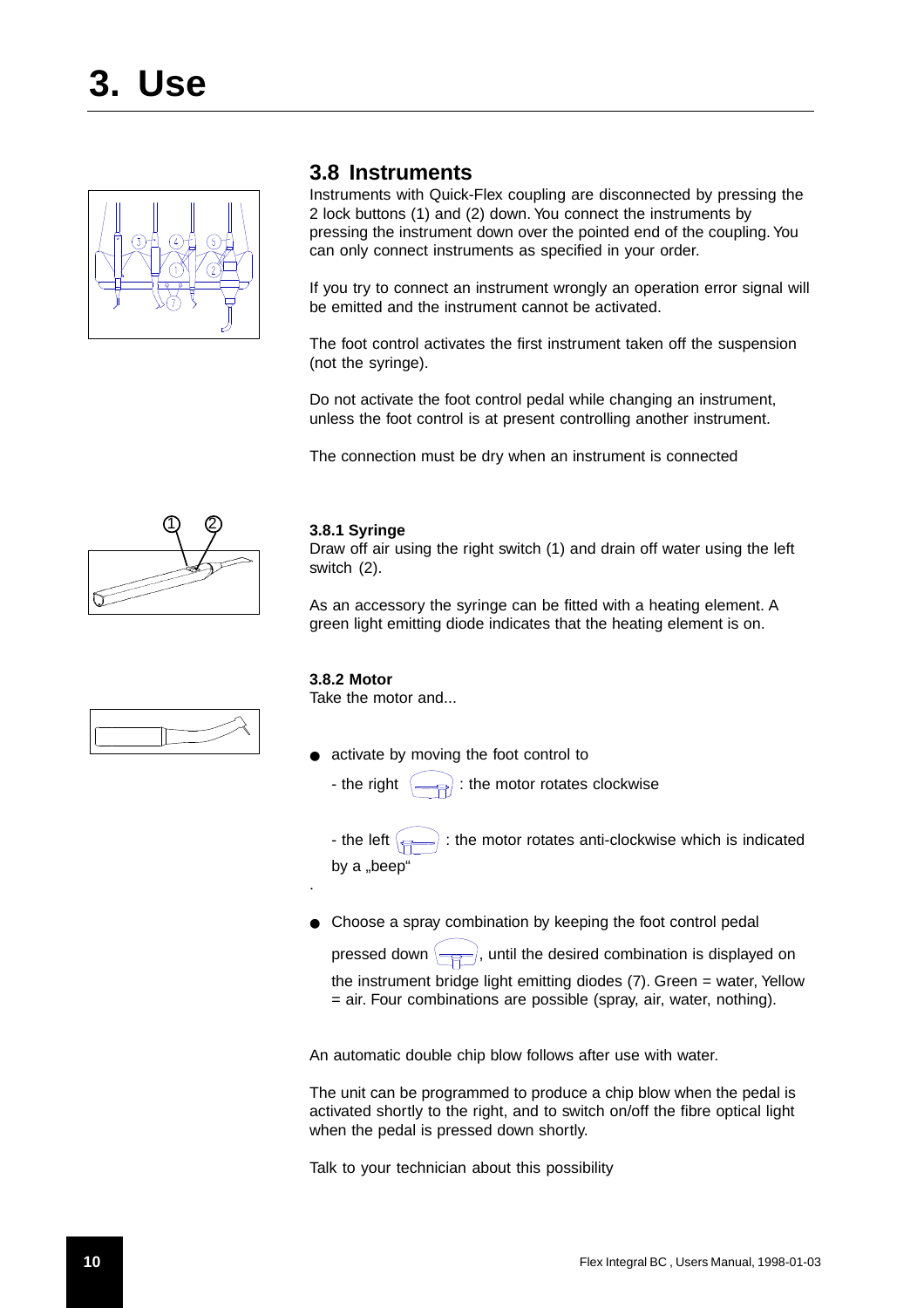#### **3.8.3 Surgery plant**

As an accessory the unit can be fitted with a surgery plant making it possible to cool with sterilized salt water when the motor rotates. The normal spray cooling and chip blow functions are automatically disconnected.

#### **Mounting and activating**

- 1) Mount the frame on the right side (or left side) handle on the bridge  $(1).$
- 2) Connect the cable to the socket under the bridge (2).
- 3) Place the salt water bag in the rubber sleeve and hang it on the frame (3).
- 4) Clip the 2 clips to either end of the motor tube (where it feels hard) and mount the thick tube on the clips (4).
- 5) Draw the piston back while placing the soft part of the tube in the groove (5).
- 6) Connect the tube to the bag (6) and pump the rubber sleeve up (7).
- 7) Take the surgery angle piece.
- 8) Press the P-button under the instrument bridge (8)
- 9) Press the pedal downwards.
- 10) Put the motor back.

The yellow light emitting diode (7, page 10) now flashes to indicate the surgery position.

#### **Arranging for sterile operation**

- 11) Fit sterilized motor cover, instrument pad, and hand- and angle-piece.
- 12) Connect the thin tube to the external duct of the angle-piece (9).
- 13) Connect the thin and the thick tube (10).

You disconnect or connect the water cooling by keeping the foot control pressed down  $\left(\rightleftarrows$ 

Change to normal motor function by repeating item 7 - 10.



<span id="page-10-0"></span> $\mathcal{G}$ 



The bridge seen from below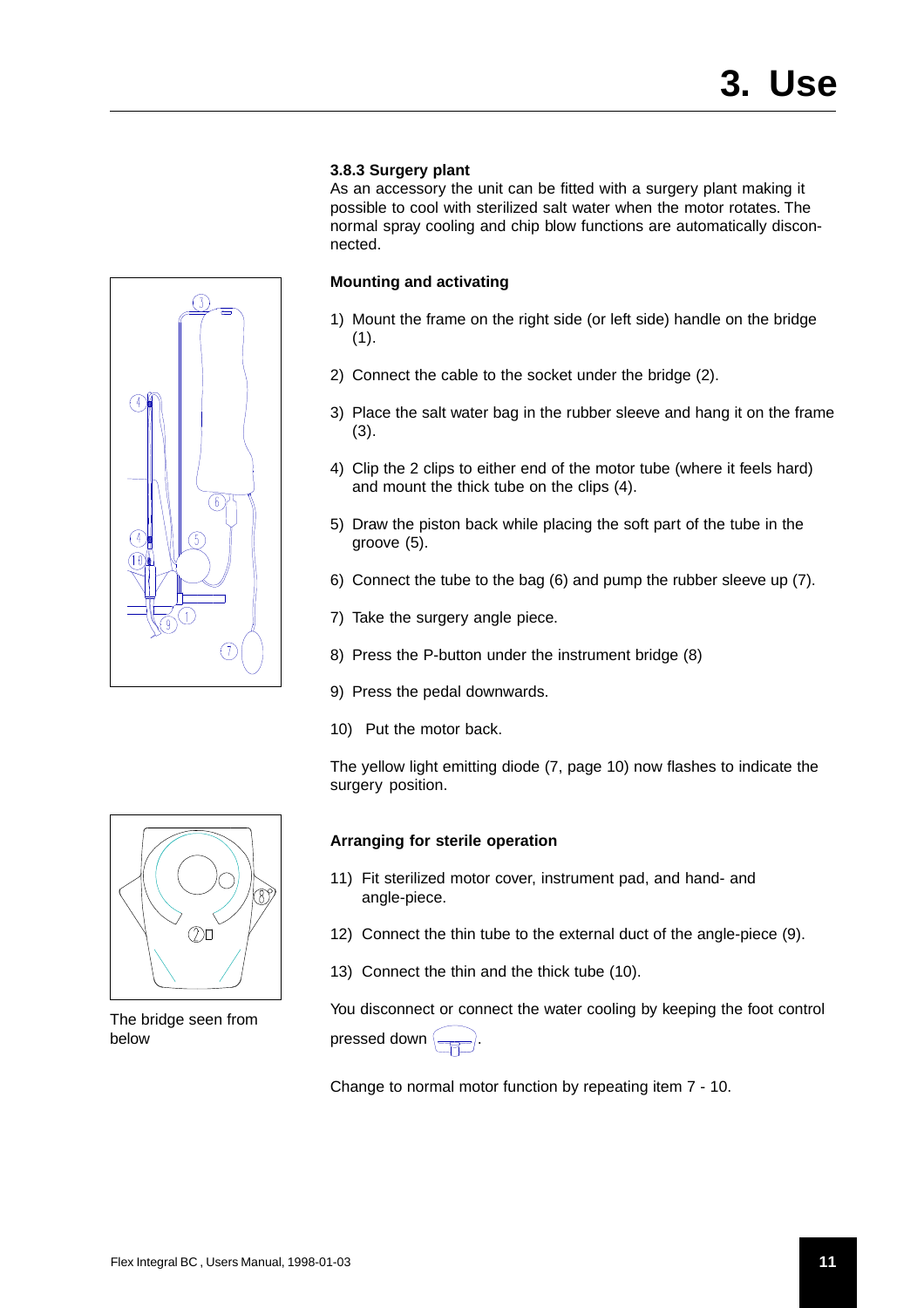#### <span id="page-11-0"></span>**3.8.4 Turbine**

The burr is mounted using a push button chuck. Press the burr into place.

- The turbine must not rotate without a burr.
- Use only burrs and diamonds with a diameter of 1.59 1.6 mm and a maximum length of 26 mm.
- The burr must not be mounted on the turbine when out of use for a length of time.

Take the turbine and...

activate by pressing the foot control pedal to the right  $\left(\frac{1}{\sqrt{2\pi}}\right)$  or left



The speed of the turbine is not regulated by the pedal (one step).

● choose a spray combination by keeping the foot control pedal

pressed down  $\left(\frac{1}{\sqrt{2}}\right)$ , iuntil the desired combination is displayed on

the instrument bridge light emitting diodes (7, page 10). Green = water, Yellow = air. 2 combinations are possible (spray, nothing).

An automatic double chip blow follows after use with water.

The unit can be programmed to produce a chip blow when the pedal is activated shortly to the right, and to switch on/off the fibre optical light when the pedal is pressed down shortly.

Talk to your technician about this possibility.

#### **3.8.5 Ultrasonic scaler**

1) Take the scaler and choose the power level from 3 different levels by

keeping the foot control pedal pressed down  $\left(\frac{1}{\sqrt{1-\frac{1}{n}}}\right)$ , until the desired

level is indicated on the instrument bridge light emitting diode (7, page 10). If no diode is on  $=$  minimum. One diode  $=$  medium, both on = maximum.

2) Activate by pressing the foot control pedal to the right  $\left(\rightleftharpoons\right)$  or left



#### **Ultrasonic scaler type L:**

- Avoid unnecessary wear!
- When handling, hold the handle and not the tip.
- Work using as low a power level as possible.
- Work using as low a contact pressure as possible. (Should the contact pressure exceed 25 g the instrument automatically closes down).
- Only trace the side of the tip over the tooth. (If the instrument makes a noise then the work angle is incorrect).
- Only use on teeth (not on: e.g. ceramics).

The tip must be changed when the front part is shorter than the incisions on the supplied wrenches.



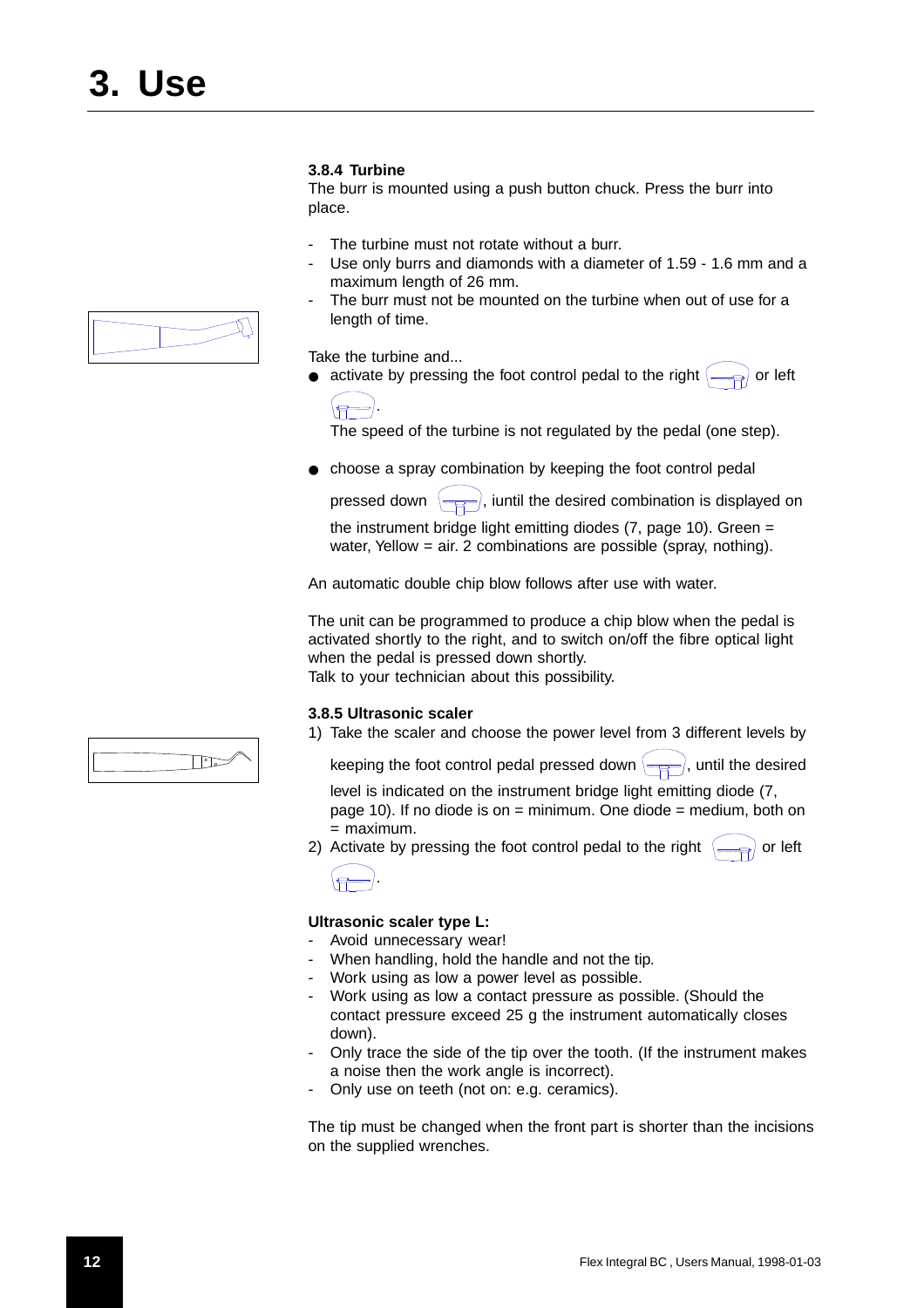#### **Ultrasonic scaler type type O:**

The ultrasonic scaler tip is a sophisticated instrument. It is made of titanium because titanium is the optimal material for transmitting and withstanding ultrasonic vibrations. The tip has a three dimensional motion moving in small circles very small diameter (less than 0.02 mm). It operates at a much higher frequency (42,000 Hz) than other ultrasonic scalers. Both contributes to its clinical and practical efficiency.

In order to fully benefit from the rotational tip movement and high frequency, it is important that the instrument is properly handled and applied.

- Always use the instrument parallel to the tooth, with the sides of the tip applied to the tooth's surface.
- Do not apply the tip at right angles to the tooth surface. Do not use the tip as a pick or as you would a sonic/air driven scaler. This will scratch the enamel/cementum.
- Always apply very lightly to the tooth surface. Use short, sweeping, paintbrush-like, back and forth strokes over the surface being treated. Remember - KEEP THE TIP MOVING in this way back and forth with the end of the tip probing the pocket when necessary. Increasing the contact pressure will neither increase the efficiency nor improve the quality or speed of the treatment.

When using the ultrasonic scaler tip in this Way, you will achieve:

- Easy access to any tooth surface without awkward positioning of handpiece and hand. As the tip rotates and is "active' on all sides, you have a 360, highly efficient working surface without "dead zones".
- The rotational motion brushes rather than "hammers" the tooth. This has a gentle polishing effect on the tooth. It is generally much less painful for the patient and less tiring for the operator.

For those users used to air driven and/or other ultrasonic scalers: Do not mistake the "hammering' effect in other scalers for scaling efficiency. It is as much the cavitation effect created by the ultrasonic frequency as the mechanical movement which breaks down tartar.

#### Settings:

- Always use as low a power level setting as possible. The power setting changes the tip amplitude but not the frequency (no. of cycles per second) which is constantly 42,000 Hz. The amplitude is the size or diameter of the rotational tip movement. The ultrasonic scaler has the smallest amplitude of any ultrasonic scaler available. It is this which attenuates the painful hammering evident in other scalers.
- Always use as much irrigation as practically possible. This will reduce the wear on the tip, thereby prolonging the life expectancy of the instrument.

Low power level and ample irrigation (cooling) also ensure less patient discomfort.

When using Thin Line instruments with especially thin tips, Flex Dental recommend working with max. 50% of the maximum power level.

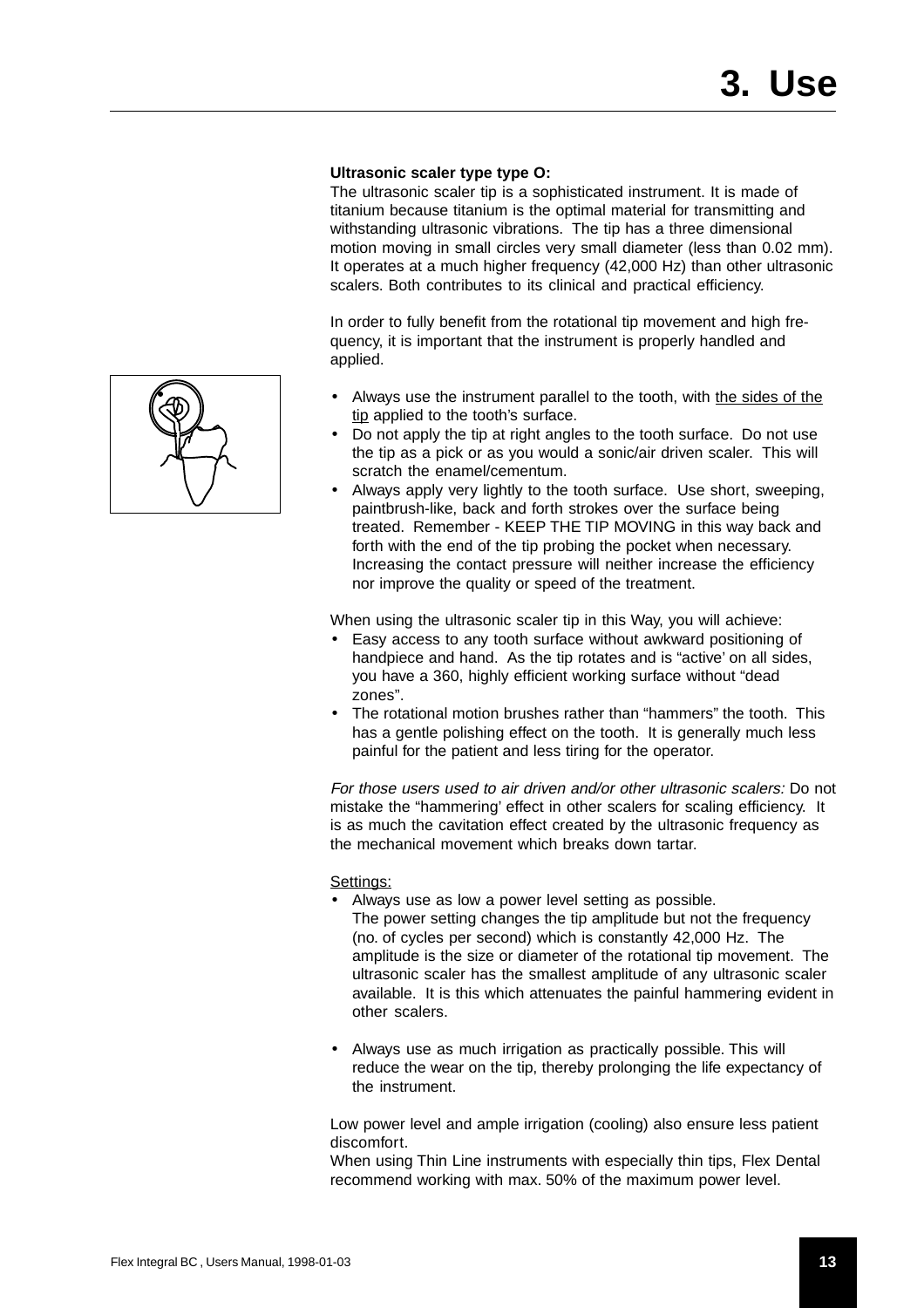<span id="page-13-0"></span>Caution:

➤ Care should be taken to avoid contact with porcelain crowns, veneers and temporary restorations.

As in any ultrasonic scaler the vibrations may provoke margin leakage leading to marginal staining and loss of retention in restorations of the above-mentioned types.

➤ Avoid touching the patient's lips, tongue or mucosa with the uncooled part of the instrument tip. The uncooled part of the tip can be unpleasantly hot. Use the handmirror to keep the lips and tongue from coming into contact with the tip or apply a lip protector.

Always use as large a water flow as practically possible to avoid unnecessary wear of the instrument.

Always empty the handpiece for any water before applying a new instrument. Wipe off any drops of water before applying an instrument.

Be careful not to expose the instrument to any bumps.

Always make sure that the following parts are tightly secured:

- The black ferrite rod on instruments. (Use special tongue and pin see figure).
- Files in ENDO-instrument. (Carefully use special key).
- Plastic hut on CEM-instrument. (Use your fingers and tighten hard).

See the list of type 0 scalers in chapter 8.

#### **3.8.6 Composite curing lamp**

Take the composite curing lamp and...

1) activate for 40 seconds by pressing the foot control to the right



The unit will give a "beep" when starting, half way, and at the end.

2) prolong the duration of light exposure with 20 seconds by activating

the pedal to the right  $\left(\right)$  or left  $\left(\right)$ , while the lamp is switched on.

Never look directly or indirectly into the intense halogen light!

Flex can deliver protective looking glasses, protective shield, and alternative light probes on demand. See chapter 8.

#### **3.8.7 Fibre optic probe**

The fibre optic probe will always be active, as soon as you take it.

The unit can be programmed so you switch on/off the fibre optical light by pressing the pedal down shortly. Talk to your technician about this possibility.



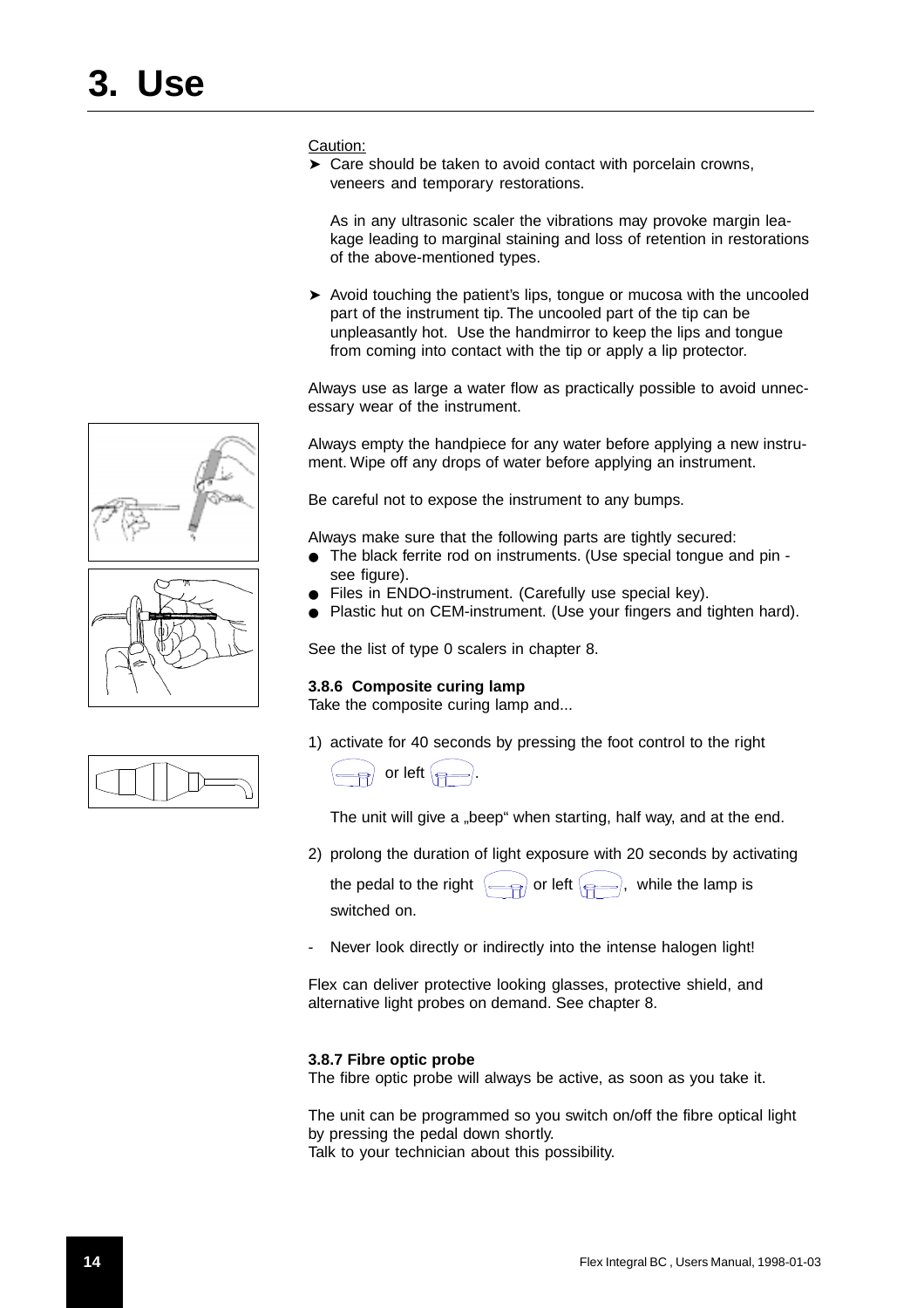<span id="page-14-0"></span>

### **3.9 Amalgam separator**

As an accessory the unit can be fitted with a Dürr Amalgam separator.

The present level of waste content in the amalgam receptacle is only measured when the unit is switched on, i.e. the unit ought to be switched on every morning even if it has not been switched off the previous evening.

During normal operation the green section lights up (1).

When the receptacle is 95% full, the orange section lights up (2), the yellow section lights up (3) and an alarm signal sounds.

Switch the alarm off using (3) if you don't want to change the receptacle right away. The yellow section will continue to remind you that the receptacle needs changing soon.

When the receptacle is 100% full the alarm can no longer be suspended. The receptacle must be changed.



Display on amalgam separator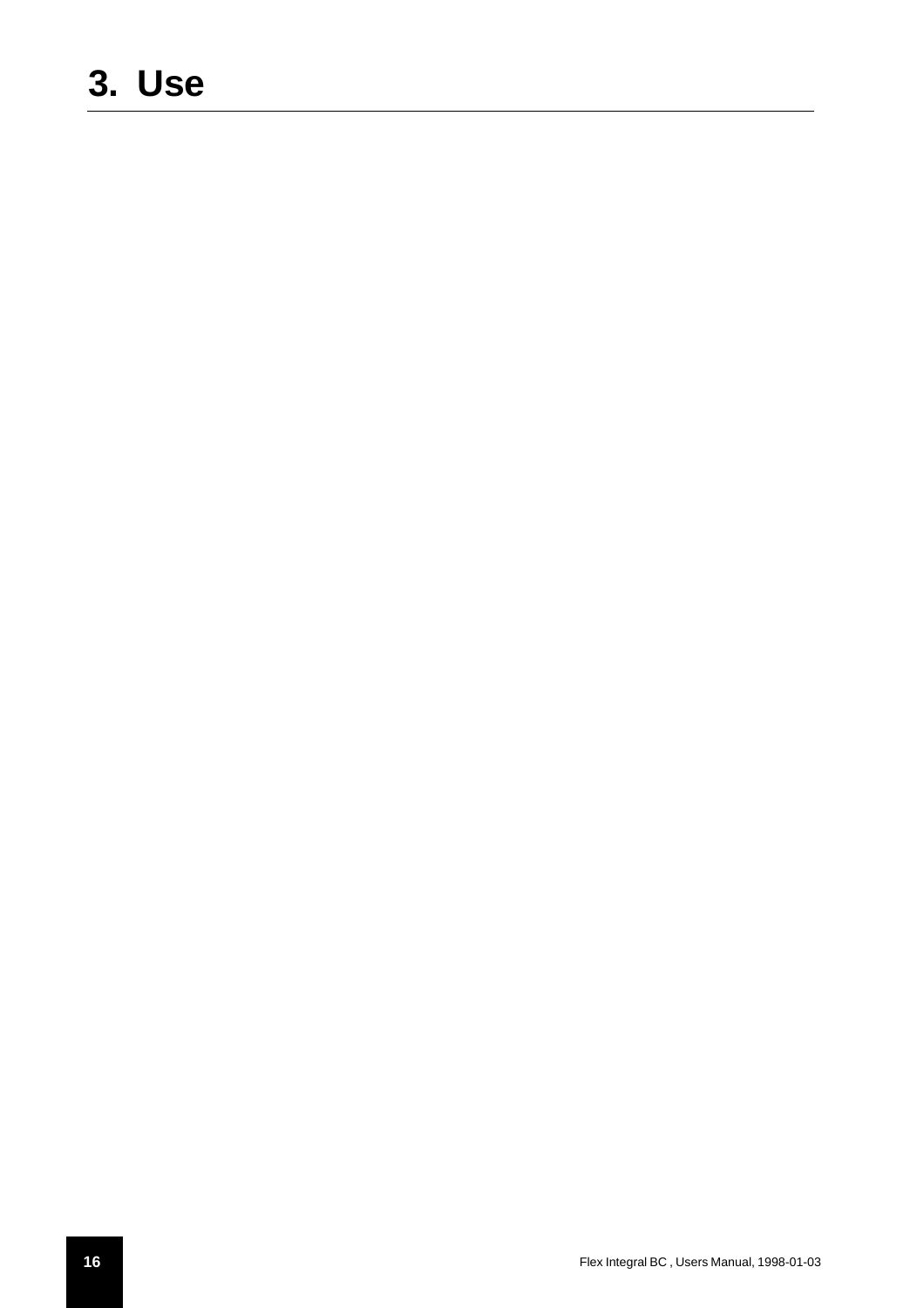<span id="page-16-0"></span>

# **4 Hygiene and care**

## **4.1 Suction - HygiFlex Vac**

The HygiFlex Vac-system rinses the suction using either clean water or a dilution of Flex Vac Clean and water. (Can not be used at the same time as HygiFlex Rinse.)

If the unit is not fitted with HygiFlex Vac the tubes are rinsed using a separate tank.

- 1) Remove the covers on the two suction hose nipples.
- 2) Connect the tubes to thetwo2 connectors (1) and pull down slightly to activate the control.
- 3) Open door (2) and pump two portions of Flex Vac Clean into the mixing tank (3) and start the rinsing using the P-button (4).

When beginning one "beep" will sound, when ending three "beeps" will sound.

(When the bottle with Flex Vac Clean is empty, unscrew the pump and use it on the new bottle).

- 4) Disconnect the tubes from the unit and press the filters out (5).
- 5) Wash the filters, filter holders, and covers in a dish washer. Sterilize the covers.
- 6) Lubricate the O-rings on the filter holders using Flex silicone grease before inserting clean filters.

Change the suction tubes at least every 3 months.

**Filters and tubes contain mercury that must be handled in a responsible manner.**





# **4.2 Suction - HygiFlex Vac Ultra**

The HygiFlex Vac Ultra system rinses the suction using either clean water or a dilution of Orotol Ultra and water.

- 1) Remove the covers on the two suction hose nipples.
- 2) Connect the tubes to the two connectors (1) and pull down slightly to activate the control.
- 3) Load one spoonful of Orotol Ultra into the funnel behind the door (2). If necessary, tap lightly on the funnel to ensure that all the powder reaches the container.
- 4) Activate the process by pressing the P-button (4) under the instrument bridge.

The process will last approx. 5 3/4 min. The unit will "beep" once when beginning and three times when ready for use.

When you want to rinse with clean water between two patients, just do not add the disinfectant.



below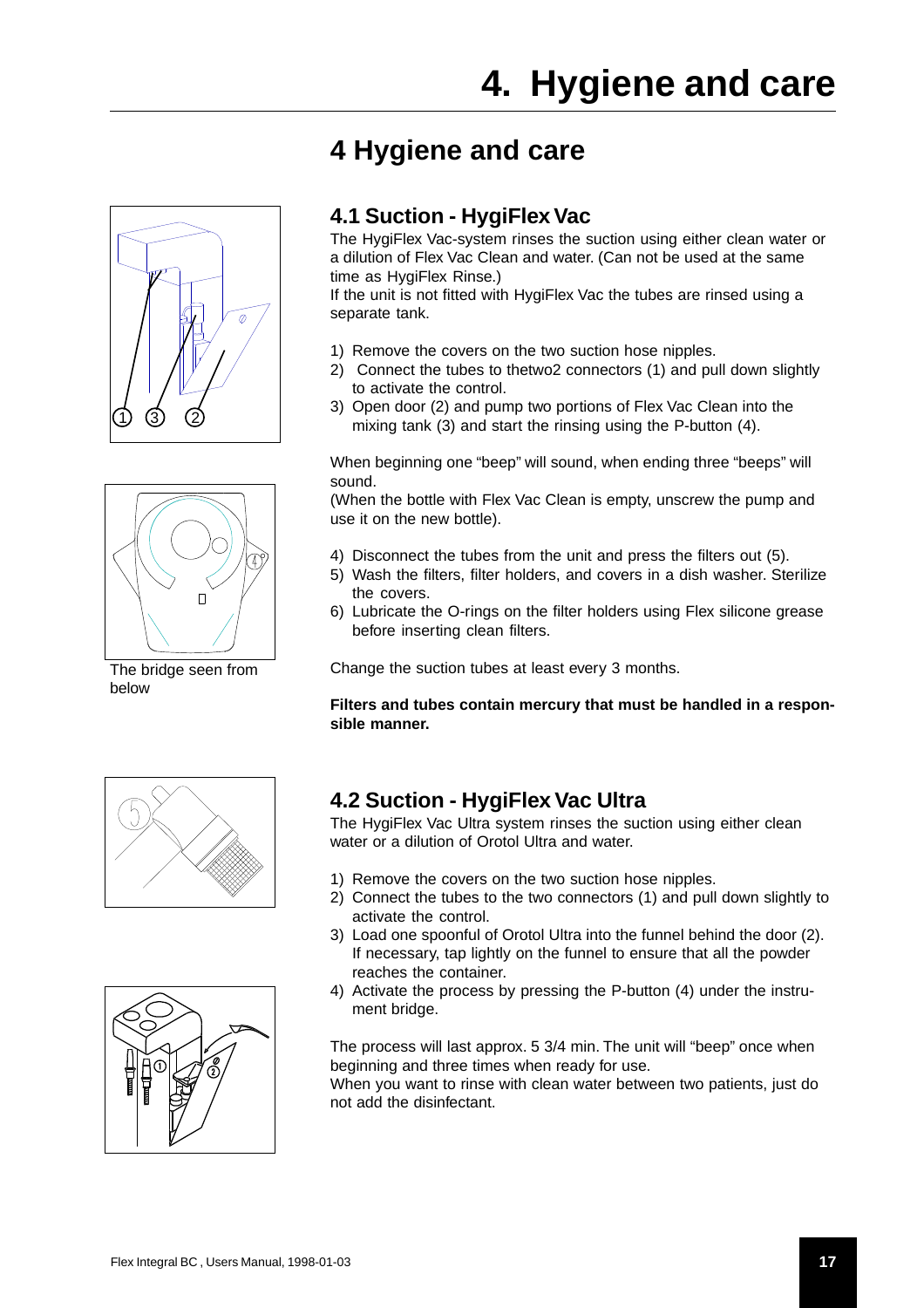# <span id="page-17-0"></span>**4. Hygiene and care**



- 5) Disconnect the tubes from the unit and press the filters out.
- 6) Wash the filters, filter holders and covers in a dish washer. Sterilize the covers.
- 7) Lubricate the O-rings using Flex silicone grease before inserting clean filters.
- Change the suction tubes at least every 3 months.
- Filters and tubes contain mercury that must be handled in a responsible manner.
- Orotol Ultra is aggressive. Any waste must be removed immediately, e.g. using the suction. Wear gloves and goggles!
- Read the warning on the container!

**4.3 Cuspidor and cup filler**

Never wash HygiFlex Vac Ultra with any other disinfectant detergents than Dürr Orotol Ultra.



## 1) Remove the gold trap and rinse it. **The contained material can contain mercury that must be handled in a responsible manner.**

- 2) Turn the flushing pipe to a side and remove the bowls for cleaning (**not in a dish washer**).
- 3) Lubricate the O-rings using Flex silicone grease before putting the bowls back in place again.

Change the gold trap filter insertion at least every 3 months.

Clean the cuspidor valve regularly: Press the button for two seconds.

### **4.4 Syringe**

The syringe jackets can be autoclaved. Press the lock button (1) and pull the jacket off.

- Do not pull the tube!
- You remove the tip of the cover by loosening the union (2).

### **4.5 QuickFlex coupling**

The QuickFlex couplings must not be autoclaved but only surface disinfected.

Lubricate the couplings according to requirement using Lubrimed grease (also used for the turbine).

The O-rings must not be lubricated with silicone grease.



### **4.6 Motor**

The motor jacket (1) can easily be removed for autoclaving.

- Do not pull the tube!
- The motor itself should only be surface disinfected.



圇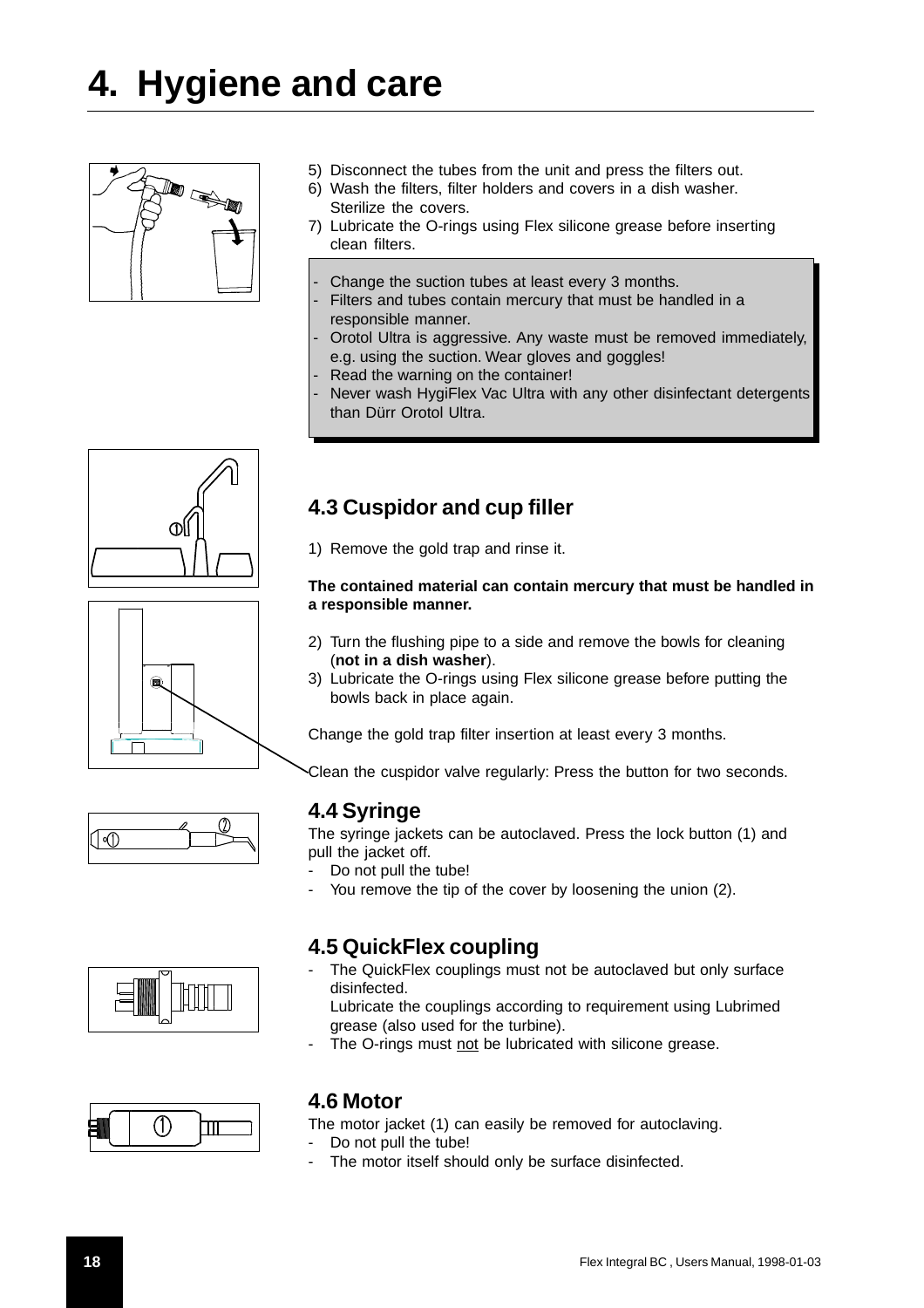# **4. Hygiene and care**

<span id="page-18-0"></span>



# **4.7 Turbine**

The turbine is supplied with a nozzle cleaner and grease gun.

- 1) Cleanse the tube's exterior using a toothbrush dipped in disinfectant.
- 2) Cleanse the spray ducts using the nozzle cleaner and then blow-dry them with the syringe.
- 3) Wrench the grease gun until the grease is visible at the tip.
- 4) Insert the tip in the burr aperture and wrench the grease gun a halfturn.
- 5) Insert the burr in the turbine and activate the turbine without spray for approximately 10 sec.
- 6) Remove the burr and remove excess grease.

The completely dry turbine and the grease gun can be autoclaved. The turbine must be lubricated **at least twice a day before and after autoclaving.** After the autoclaving the turbine must be removed from the autoclaver immediately.

# **4.8 Ultrasonic scaler**

#### **4.8.1 Type L**

Cleanse the scaler exteriorly using a toothbrush dipped in disinfectant. The completely dry scaler can be autoclaved.

After the autoclaving the scaler must be removed from the autoclaver immediately.

#### **4.8.2 Type O**

Cleanse the scaler exteriorly using a toothbrush dipped in disinfectant.

The completely dry scaler or the tip can be autoclaved. Take the instrument off the handle, and protect it with the sterilization cap before autoclaving.The handle can be sterilized at a temperature of up to 121°C, the instrument at up to 180°C.



### **4.9 Composite curing lamp**

The composite curing lamp is exteriorly cleansed using a cloth dampened with disinfectant. Remaining composite material is removed immediately using surgical spirits.

The completely dry light probe can be autoclaved.

After autoclaving the light probe must be removed from the autoclaver immediately.



# **4.10 Fibre optic probe**

The fibre optic probe is exteriorly cleansed using a cloth dampened with disinfectant. The completely dry fibre optic probe can be autoclaved.

After autoclaving the fibre optic probe must be removed from the autoclaver immediately.



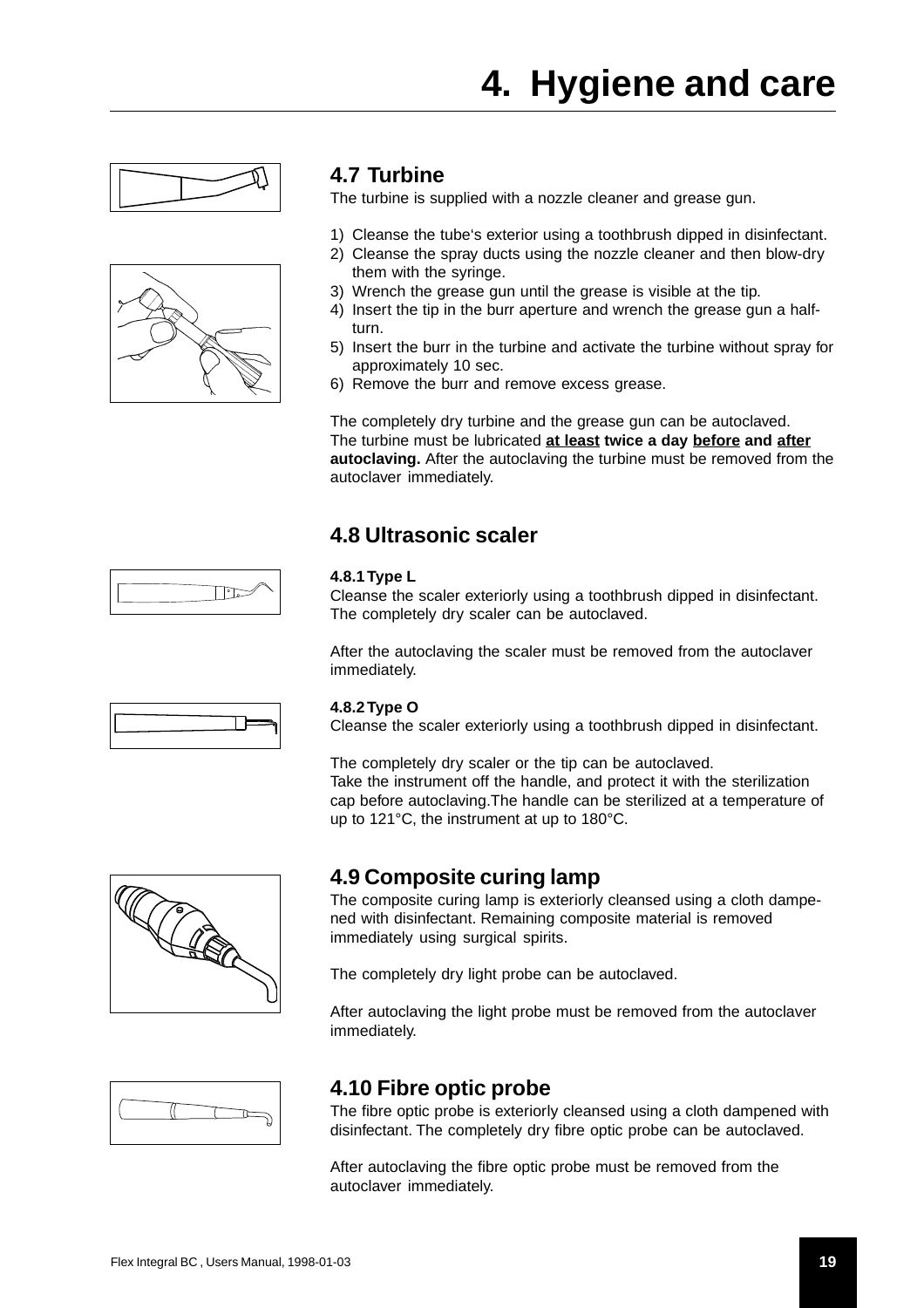### <span id="page-19-0"></span>**4.11 Instrument pad**

The instrument bridge instrument pad is cleansed in a dish washer and then autoclaved. Grease residue and the like is removed with benzine**.**

### **4.12 Surgical lamp**

The operation lamp parabola is cleansed using alcohol. The transparent cover is cleansed using an antistatic detergent.

## **4.13 Surfaces**

The surfaces of the equipment are cleansed using soap suds of either soft soap or soap flakes. Lacquered surfaces are treated with Flex Make Up.

Rubber parts are cleansed using benzine.

The surfaces can be disinfected using a cloth.

## **4.14 Spray ducts**

The HygiFlex Rinse system keeps the bacteria content in the unit water system is kept at a low level. (Can not be used together with the HygiFlex Vac.)

If the unit has not been fitted with HygiFlex Rinse the spray ducts ought to be rinsed in the morning by activating the spray.

#### **Night rinse**

- 1) Turn the cuspidor flushing pipe (1) to the side and place the instrument holder with the intermediate couplings (2) in the bowl.
- 2) Connect the extension tube to the cup filler tap (3).
- 3) Remove instruments, contra-angles, and motor, and syringe jackets.
- 4) Set all suspensions in vertical position and lock them using the lock button (4) under the instrument bridge.
- 5) Connect the suspensions to the instrument holder.

In this position the unit will rinse using short flushes with regular intervals. (The unit must be switched on. The air compressor and water supply must not be disconnected). Return to normal position following the opposite procedure.

#### **Morning rinse**

With the thus prepared unit you can activate a morning rinse by moving

the pedal to the right  $\left(\frac{1}{\sqrt{2}}\right)$  or left  $\left(\frac{1}{2}\right)$ 

A morning rinse lasts approximately 15 minutes. During the process the two light emitting diodes on the instrument bridge will flash. When starting one "beep" will sound. When ending 3 "beeps" will sound.





The bridge seen from below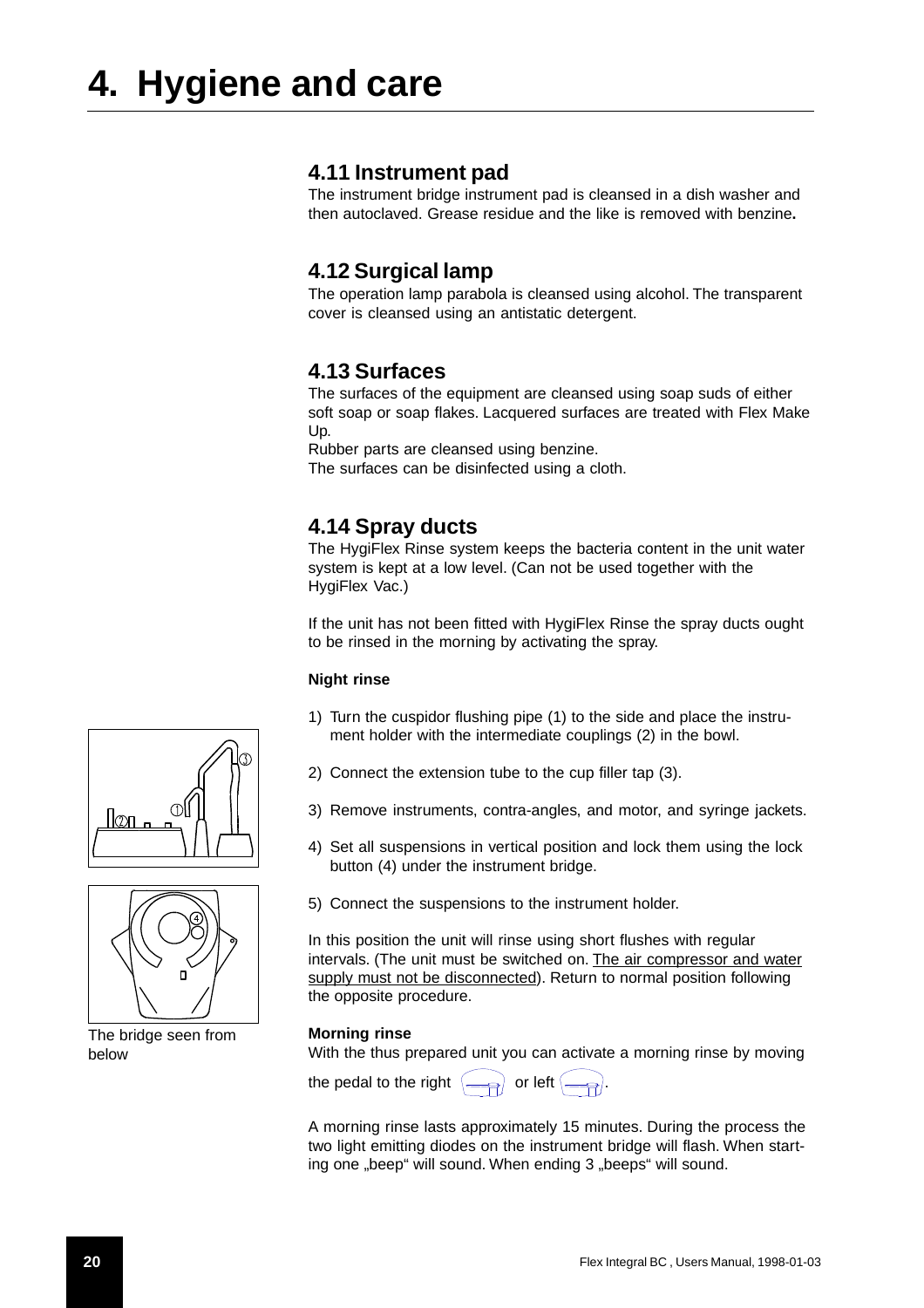<span id="page-20-0"></span>



# **4.15 Amalgam separator**

The amalgam receptacle must be changed every 6 - 9 months.

- 1) Switch the unit off and carefully remove the side cover plate by loosening the 2 lock screws (1) and (2) with a coin.
- 2) Unscrew the lid on the new receptacle.
- 3) Put protective gloves on and change the receptacle (3).
- 4) Change the coarse filter (4) and put the old filter in the filled receptacle.
- 5) Pour the disinfectant, that is supplied with the new receptacle, in the filled receptacle and close it so the markings on the lid and on the receptacle meet.

If the receptacle is fitted incorrectly an alarm may sound where the orange section flashes and the audio alarm signal sounds.

Remember to order a new receptacle.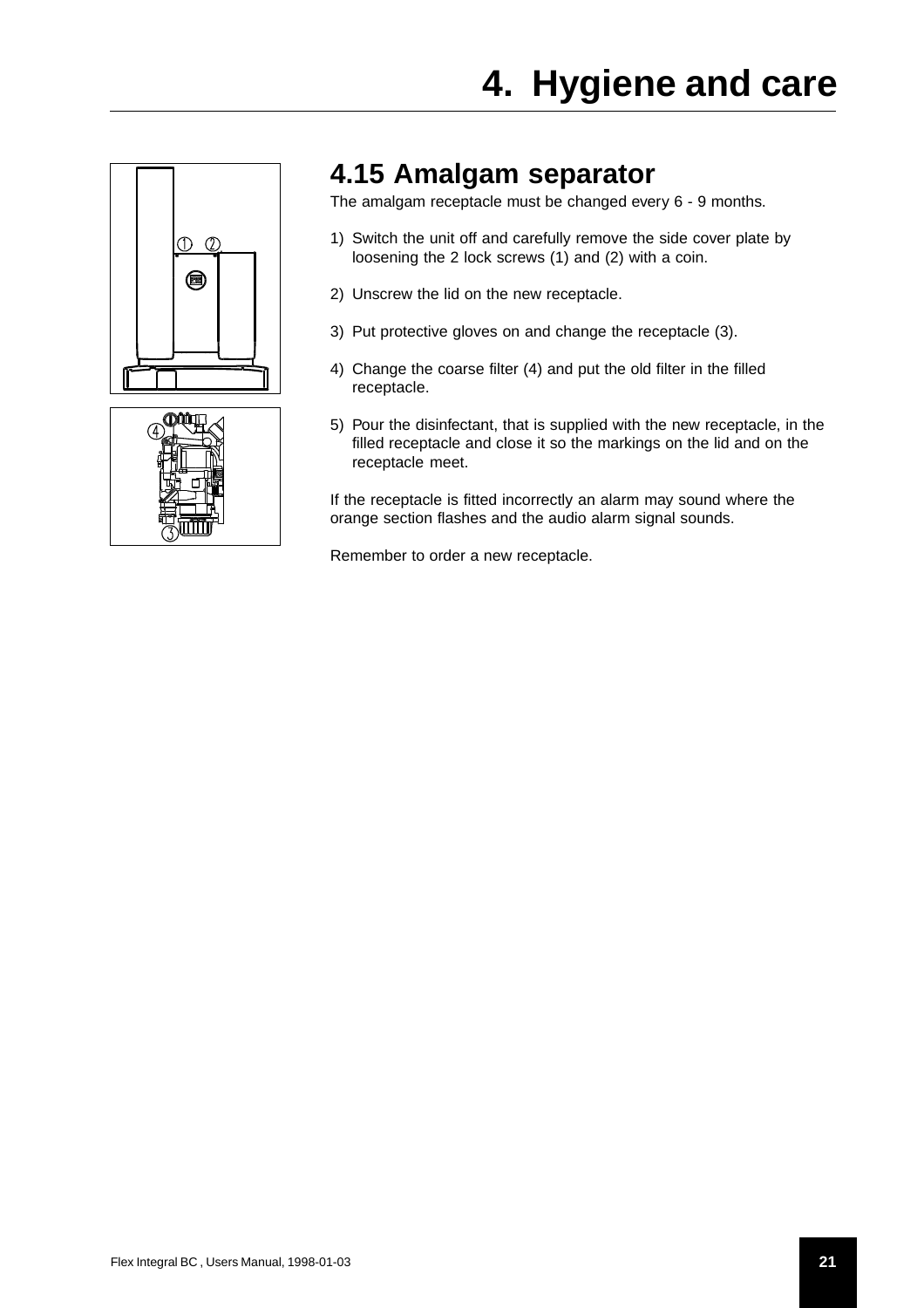# <span id="page-21-0"></span>**4. Hygiene and care**

# **4.16 Hygiene routines**

#### **4.16.1 Daily**

|    | In the morning                                                     | After each patient                                                 | <b>Evenings after the</b><br>last patient                          |
|----|--------------------------------------------------------------------|--------------------------------------------------------------------|--------------------------------------------------------------------|
| -1 |                                                                    | Rinse the spray ducts   Rinse the suction with<br>clean water      | Rinse the suction with<br>disinfectant                             |
| 2  | Insert gold trap and<br>suction filters                            | Clean the equipment<br>when necessary                              | Remove the suction<br>filters and gold trap                        |
| 3  | Disinfect the<br>equipment                                         | Disinfect the<br>equipment                                         | Cleanse the equipment<br>and then treat with Flex<br>Make Up       |
| 4  | Mount sterile<br>accessories and<br>prepare sterile<br>instruments | Mount sterile<br>accessories and<br>prepare sterile<br>instruments | Mount HygiFlex Rinse<br>accessories                                |
| 5  | Place a new plastic<br>cup                                         | Place a new plastic<br>cup                                         | Cleanse loose parts<br>and sterilize according<br>to specification |

#### **4.16.2 Holidays**

Before closing for holidays or longer periods where the equipment is not used, the motors and QuickFlex couplings must be removed by unscrewing from the suspensions and then cleansed and dried.

### **4.17 Detergents and cleansing processes**

When we in the text refer to a dish washer, we mean a thermo disinfector for surgical use that operates at a temperature of  $90^{\circ}$  C. Only thermo disinfect the parts that specifically have been approved for thermo disinfection, as stated in this manual.

When we in the text refer to surface disinfection, we mean isopropylic alcohol solution or surgical spirits denaturalized with isopropylic alcohol or with Dürr FD-322 disinfectant.

When we in the text refer to autoclaving, we mean an autoclaver that operates using steam at max. 135 $\degree$  C and 2.2 bar. Only autoclave parts that specifically have been approved for this treatment, as stated in this manual. Frequent autoclaving makes the instruments age faster.

Disinfectants that contain acid, phenols, halogens or sulpho compounds can damage the equipment surfaces.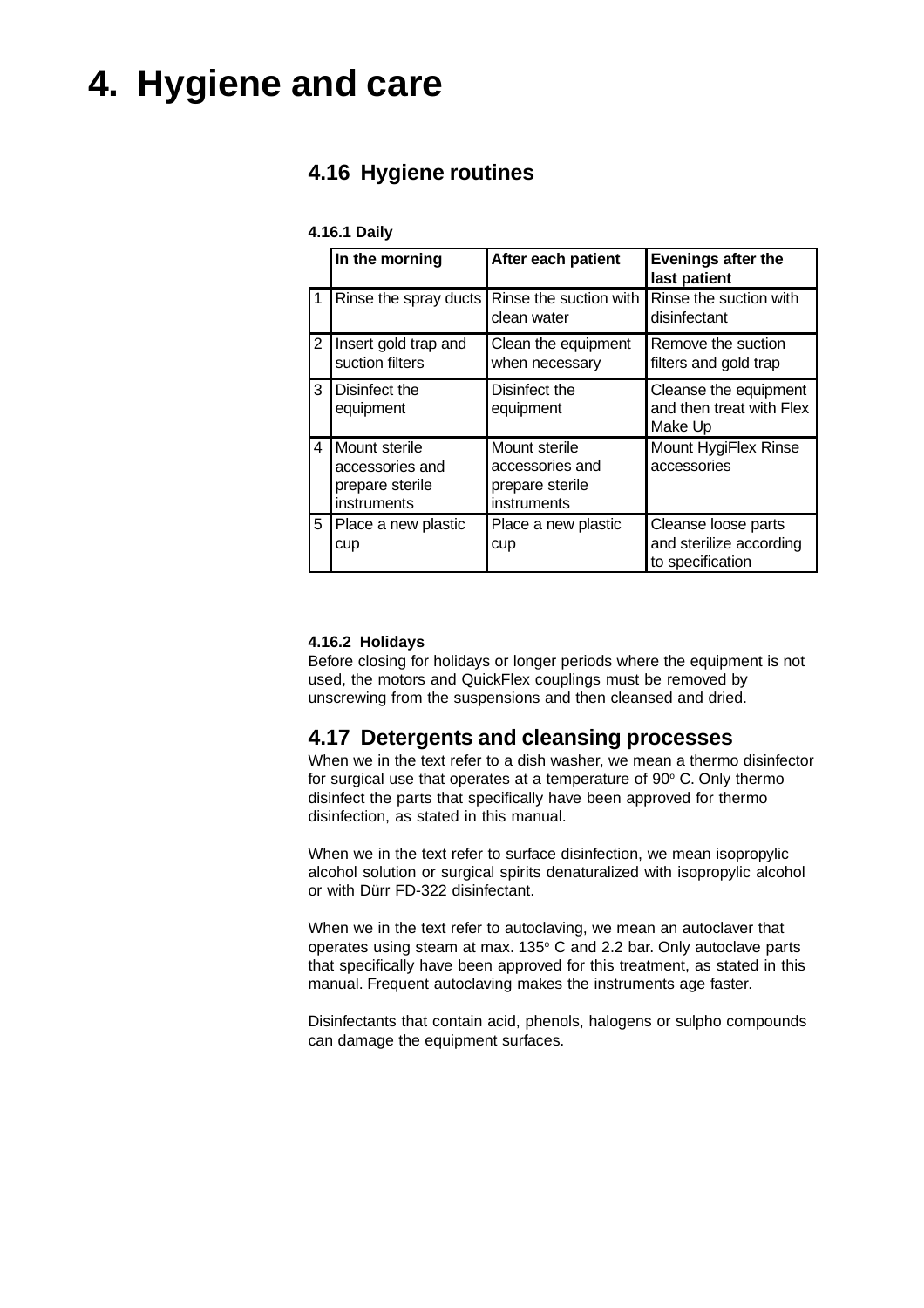# **5. Programming / adjusting**





Patient chair basis



# **5. Programming / adjusting**

## **5.1 Patient chair**

You can programme 2 positions and the zero position.

- 1) Set the chair in the desired position for programming.
- 2) Press the programming button on the chair continuously while

moving the position selector (2) to the:W  $( )$ ,  $E$   $( )$  (the two positions) or  $S \cap \mathcal{S}$  (zero position). Release the programming

button.

## **5.2 Spray water**

Lift the instrument pad for adjusting the spray water to the instruments with the key at (1).

The key is fixed beneath the bridge at (2).

# **5.3 Extra**

The following can be programmed/adjusted by a service technician:

Extra functions

- Pedal controlled chip blow (pedal shortly to the right). That means a short time delay between the activation of the foot control, and the activation of the instrument.
- Pedal controlled activation of the fibre optic light probe (pedal shortly pressed down).

Functions that can be removed

● Automatic chip blow

Functions that can be changed/adjusted

- Cup filler and cuspidor bowl water flow
- Turbine speed
- Cooling air flow of the composite curing lamp
- Ultrasonic scaler power
- Syringe air and water flow
- Airflow to motor/turbine/spray.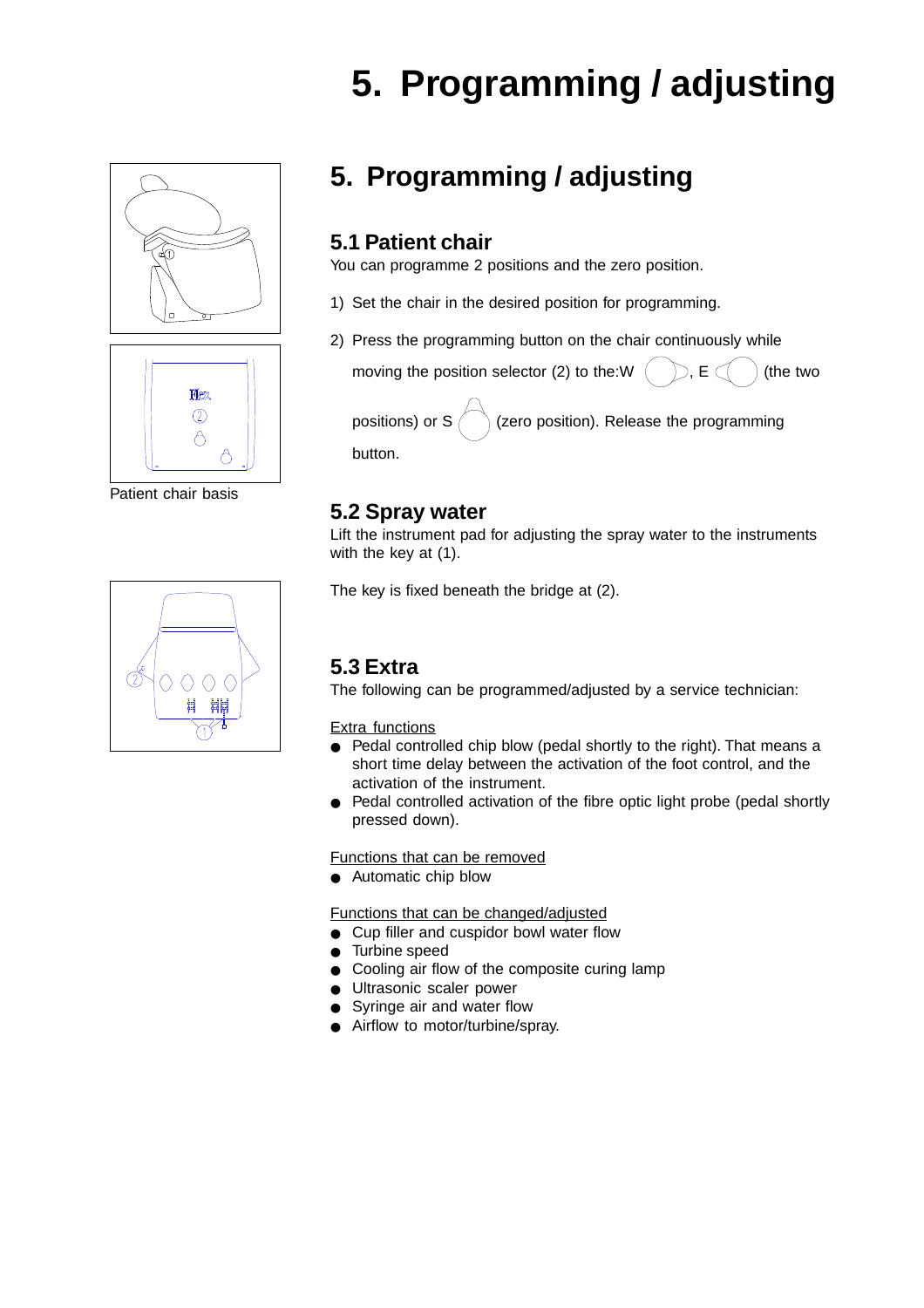# **5. Programming / adjusting**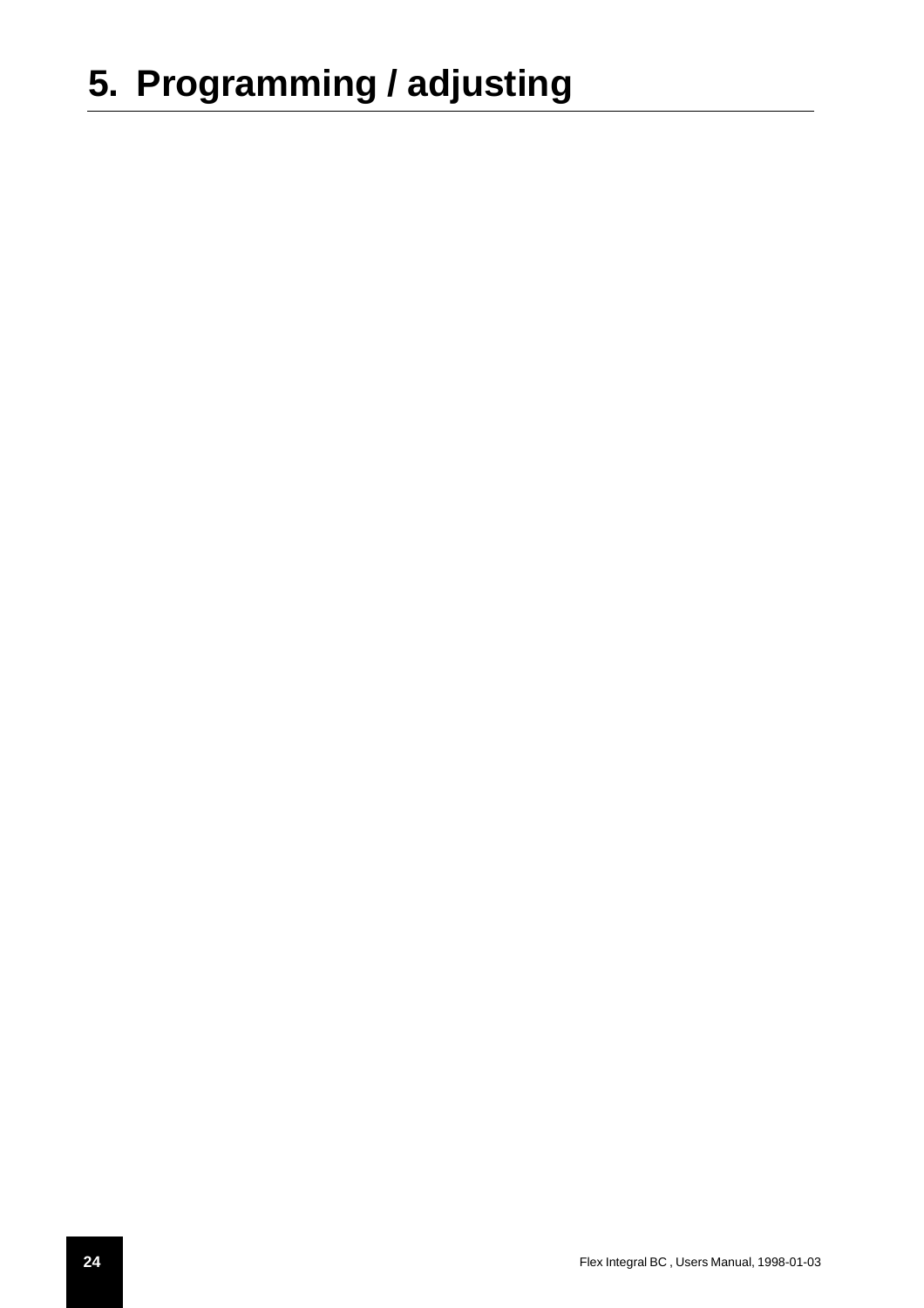# <span id="page-24-0"></span>**6. Maintenance and repairs**

Here we describe minor repairs that you may want to do yourself.

# **6.1 Surgical lamp**

#### **6.1.1 Bulb**

Do not touch the bulb or the reflector with unprotected fingers. Use gloves or a cloth.

- 1) Switch the lamp off.
- 2) Loosen the cover screw (1) and remove the cover.
- 3) Press the spring (2) back, turn anti-clockwise and remove.
- 4) Pull the wire connected bulb out and replace.



Backside of the lamp

## **6.2 Patient chair**

synchronized.

- 1) Switch the chair mains off (1)
- 2) Switch the chair mains on while pressing the position selector (2) down.

When you let go of the position selector the chair will first be set in zero position and then move to semi-reclined position. Finally the chair will confirm the synchronization with 3 "beeps".



Patient chair basis



# **6.3 QuickFlex coupling**

In the case of leaks between the QuickFlex coupling and instrument, change the 3 O-rings.

If the chair gives a constant "beeping" sound then it has to be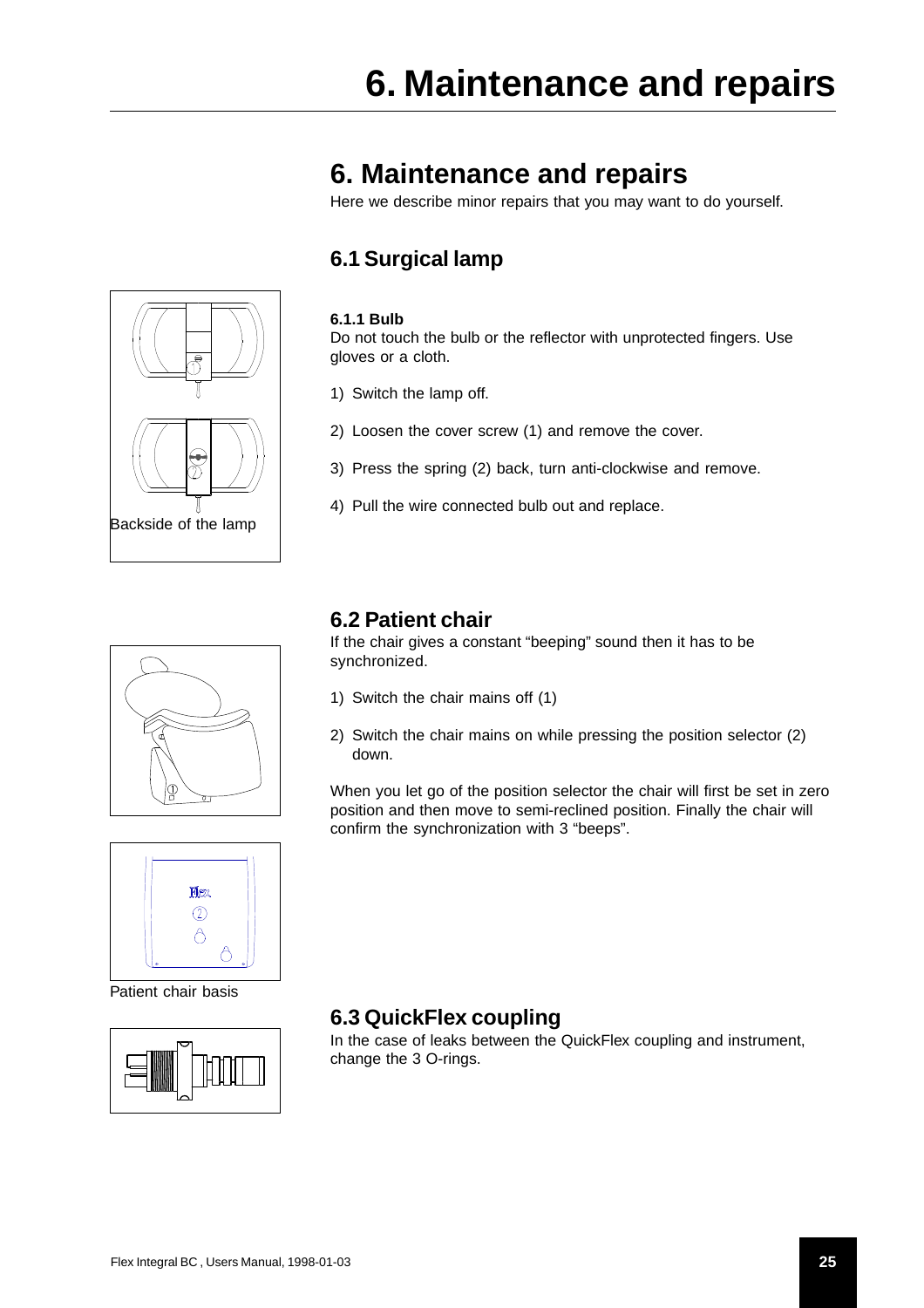<span id="page-25-0"></span>

### **6.4 Motor**

#### **6.4.1 Fibre optic bulb**

Motors with INTRA-coupling have built-in halogen bulbs. Do not touch the bulb with unprotected fingers. Use gloves or a cloth.

- 1) Pull the motor jacket (1) off.
- 2) Change the bulb (2)

#### **6.4.2 O-rings**

In the case of leaks between the motor and angle-piece, change the 3 Orings (3) on the connection tube.

# $\circled{1}$

# **6.5 Turbine**

**6.5.1 Fibre optic bulb.** Do not touch the bulb with unprotected fingers. Use gloves or a cloth.

- 1) Unscrew the rear part (1) from the turbine.
- 2) Change the bulb

# M) Ē

# **6.6 Ultrasonic scaler**

#### **6.6.1 Type L - replacement of the tip**

The tip must be replaced when the front part is shorter than the incisions (1) on the supplied wrenches.

- 1) Place the wrenches on the handpiece and tip respectively so the "claws" grip the holes.
- 2) Hold the handpiece with one wrench and unscrew the tip with the other.
- 3) Dry the thread and contact surfaces with a clean, dry, soft cloth and screw the new tip on.

If the tip is not fitted tightly it will give a screeching sound when used. Always use the 2 supplied wrenches to change the tip or else the scaler may be permanently damaged.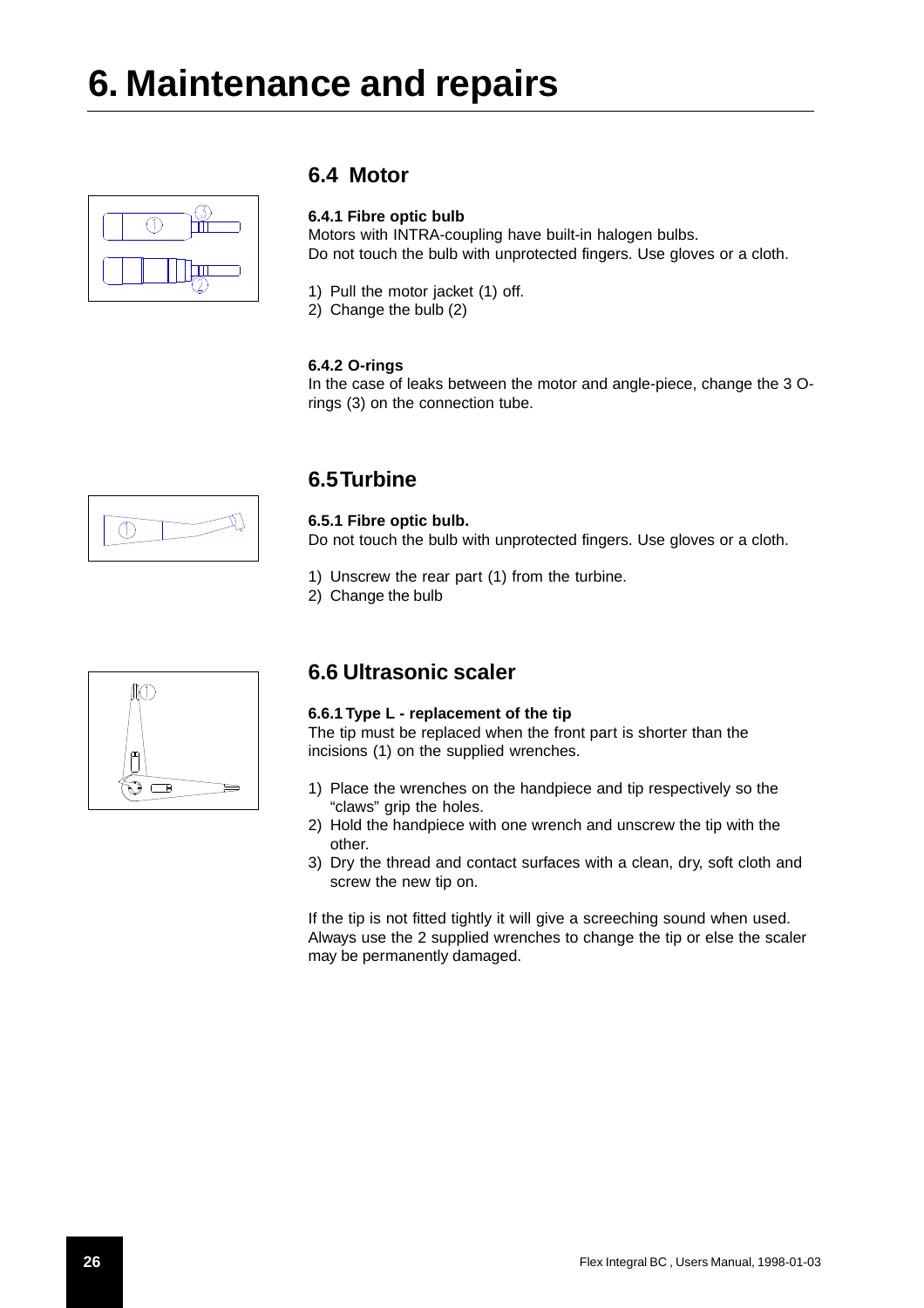#### <span id="page-26-0"></span>**6.6.2 Type O**

The instrument tip and the ferrite rod in particular are susceptible to impacts. The tip may be bent and the ferrite rod may break into pieces.

- ➤ Always handle carefully. Do not drop on the floor. Replace any dropped, bent or otherwise damaged instrument.
- ➤ In the case that an instrument has been dropped while in the handpiece, it is important to check the ferrite rod. If broken in the handpiece, it is extremely important to carefully remove any pieces and debris of broken ferrite from the inside of the handpiece.

#### **Replacement of the ferrite rod**

If the oscillations are not transmitted properly to the instrument, it may be caused by a worn or broken ferrite rod.

- 1) Hold the instrument with the tongs.
- 2) Stick the pin through the small hole close to the ferrite rod.
- 3) UnscrewtheferriterodandreplaceitWthanewone. Tighten properly.

Note! lt is recommended to perform a regular check to make sure that the ferrite rod is tightened properly.

#### **Instrument life time**

As the instrument tip wears due to use, the effectiveness of the instrument decreases. When a tip no longer seems efficient,

- Check and tighten the ferrite rod
- Check that the inside of the handpiece is free of water and foreign bodies.
- If this does not correct the problem, replace the ferrite rod.
- If there is still no improvement, then it is necessary to replace the instrument.

Several factors contribute to the wear of instruments:

- The number of pa-tients treated,
- The type and consistency of calculus deposits in patients,
- The quantity of irrigant being used, etc.

The life time may therefore vary considerably from instrument to instrument.

The average life time for an instrument tip is estimated to 3-4 months when normal work is undertaken with the one instrument.

#### Note!

➤ The form and shape of the instrument tips are vital to their function and lifetime.Thus,do not attempt to bend, sharpen or otherwise alter the tip shape.

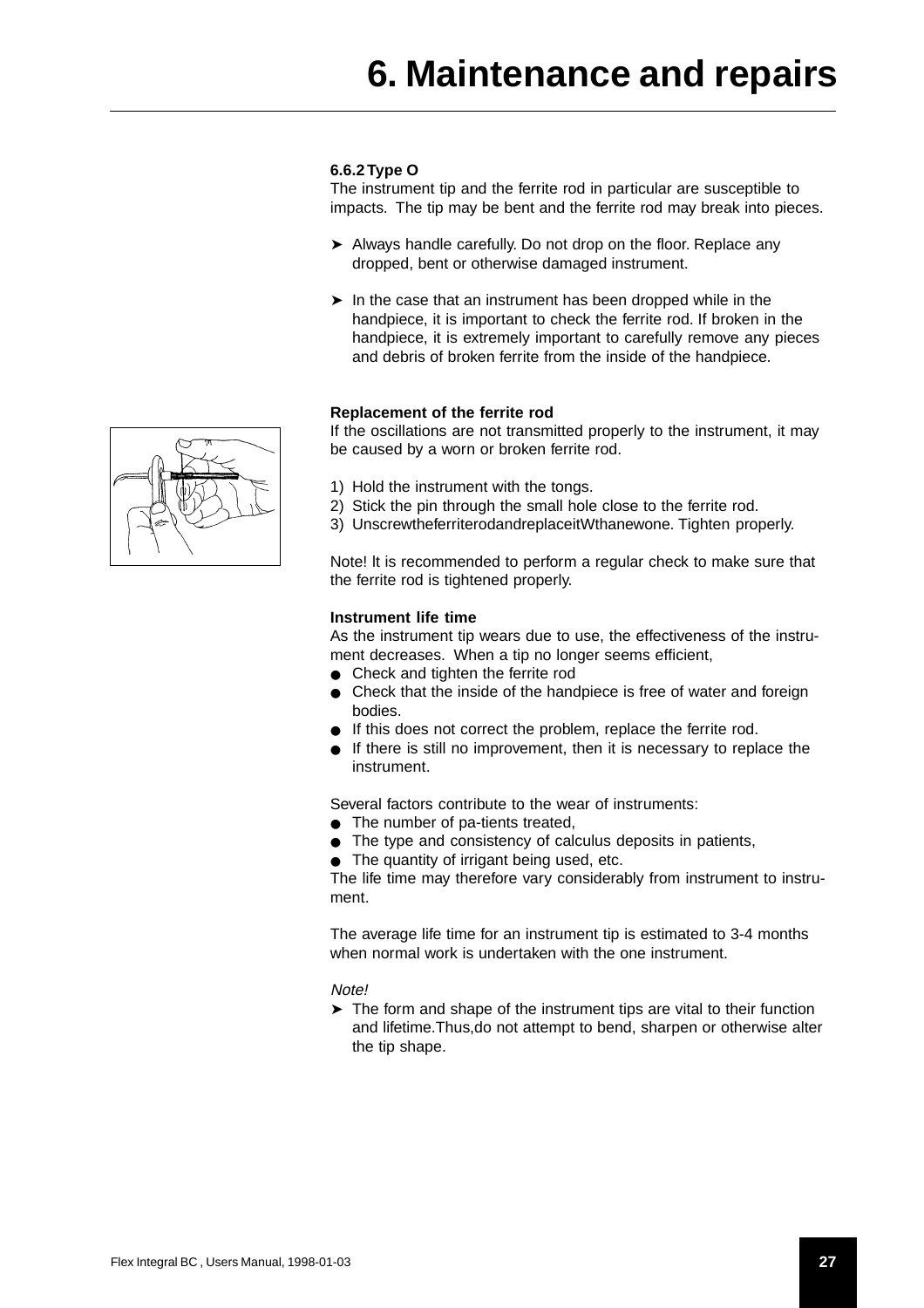<span id="page-27-0"></span>

The tester

## **6.7 Composite curing lamp**

#### **6.7.1 Curing test**

With the supplied tester you can measure the curing ability of the lamp using different plastics.

- 1) Put the tester on a white piece of paper with the small opening downwards, fill it with plastic and cover the plastic with a matrix.
- 2) Place the tip of the light probe in close contact with the matrice and expose the sample for 40 seconds.
- 3) After 5 minutes the plastic is pushed out of the mould and the soft material is removed. Measure the Polymerization depth using a slide gauge.

There are two curing pieces, one with a diameter of 18 mm, and one exceeding 19 mm.

Sufficient polymerization depth in a human tooth is 40-60% of the thickness of the test body if you use the curing piece exceeding 19 mm in diameter, and 60-80% if you use the curing piece with a diameter of 18 mm.

You ought to test the curing ability of the composite lamp regularly to avoid slow deterioration.

If the curing ability is reduced, the cause may be that the bulb is losing its power, or that the light filter is dirty, or that the light diode is damaged.



#### **6.7.2 Bulb**

Do not touch the bulb or reflector with unprotected fingers. Use gloves or a cloth.

- 1) Remove the composite curing lamp from the unit and pull the light diode (1) from the handpiece.
- 2) Unscrew the bolt (2) and remove the cover (3).
- 3) Release the reflector and bulb (4) by pressing down and outward.
- 4) Hold the printed circuit and pull the reflector off. Insert the new one.
- 5) Fasten the reflector behind the cams. Assemble the lamp and mount it on a suspension.
- 6) Hold the tip of the light diode against a thick layer of paper and activate the composite curing lamp.
- 7) If the powerful light is not concentrated in the middle of the field, the position of the bulb must be adjusted.

#### **6.7.3 Light filter**

Open the lamp as described in item 6.7.2 and remove the filter (5) and cleanse with a dry cloth. When you assemble the lamp again, note that the reflecting surface of the filter must face the bulb.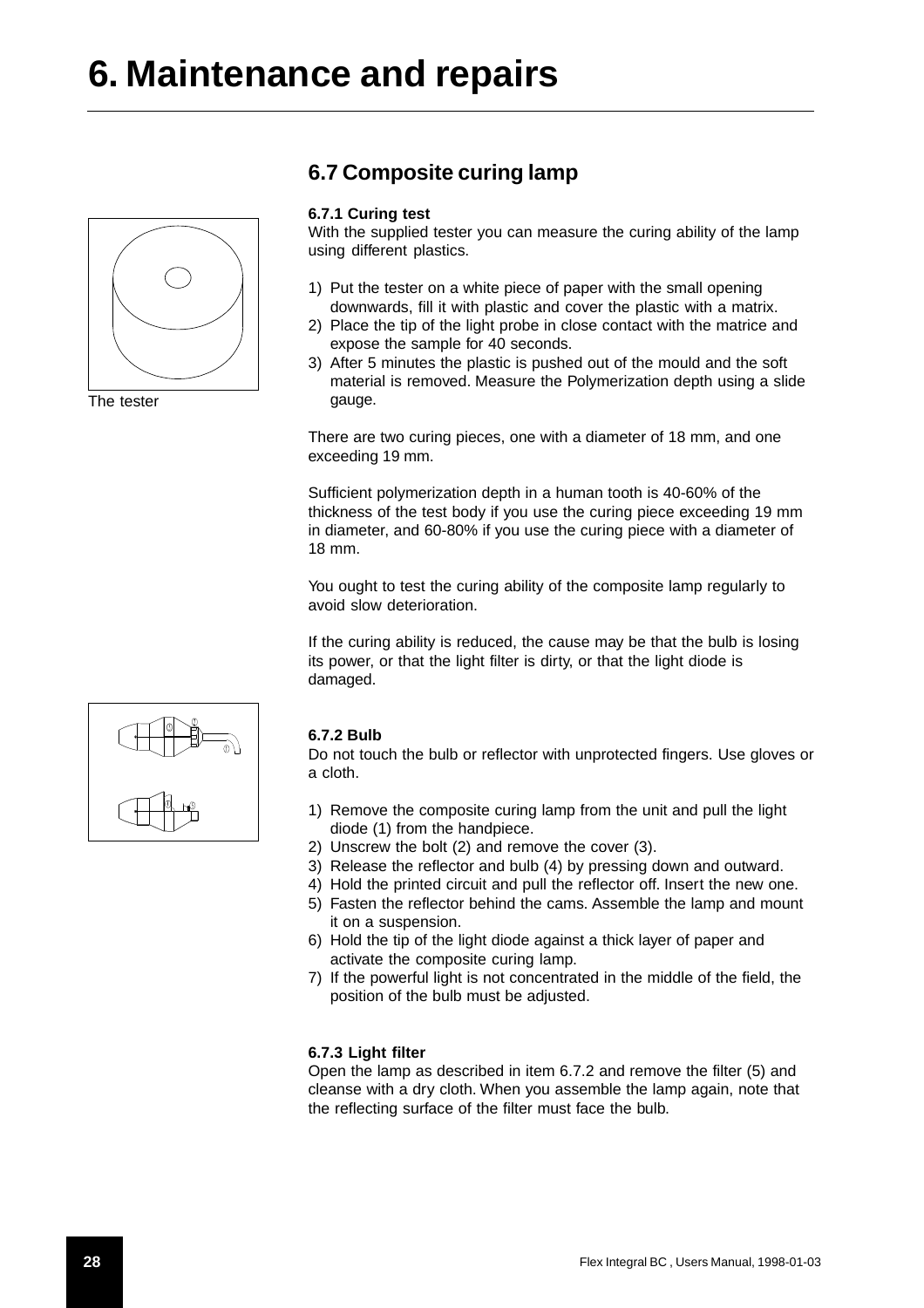# **7. Technical data**

#### Flex Integral BC unit

Rated voltage: 220-230 V +/- 10%, 50 Hz. Rated power: 2,200 VA Size of group fuse: 10 A Water pressure: Min. 2.5 bar, max. 5 bar Air pressure: Min. 5.5 bar, max. 6 bar Compressed air consumption: 40 l/min (5 bar) Indoor temperature: 15°C - 35°C

#### **Flex motor**

Speed: 100 - 40,000 r.p.m. Speed control principle: non-linear Torque: max. 1.5 N cm (contra-angle 1:1)

#### Flex turbine

Speed: turbine type B 295,000 r.p.m. (unloaded) turbine type P 420,000 r.p.m. (unloaded) Speed control principle: step

#### Flex scaler

Frequency: scaler type O 42 kHz scaler type L 45 kHz

Flex composite curing lamp

Wavelength: 400 - 500 nm

#### Flex surgical lamp

Light intensity: 22,000, 15,000 and 8,000 Lux

#### Dürr amalgam separator

Total capacity: max. 5 l/min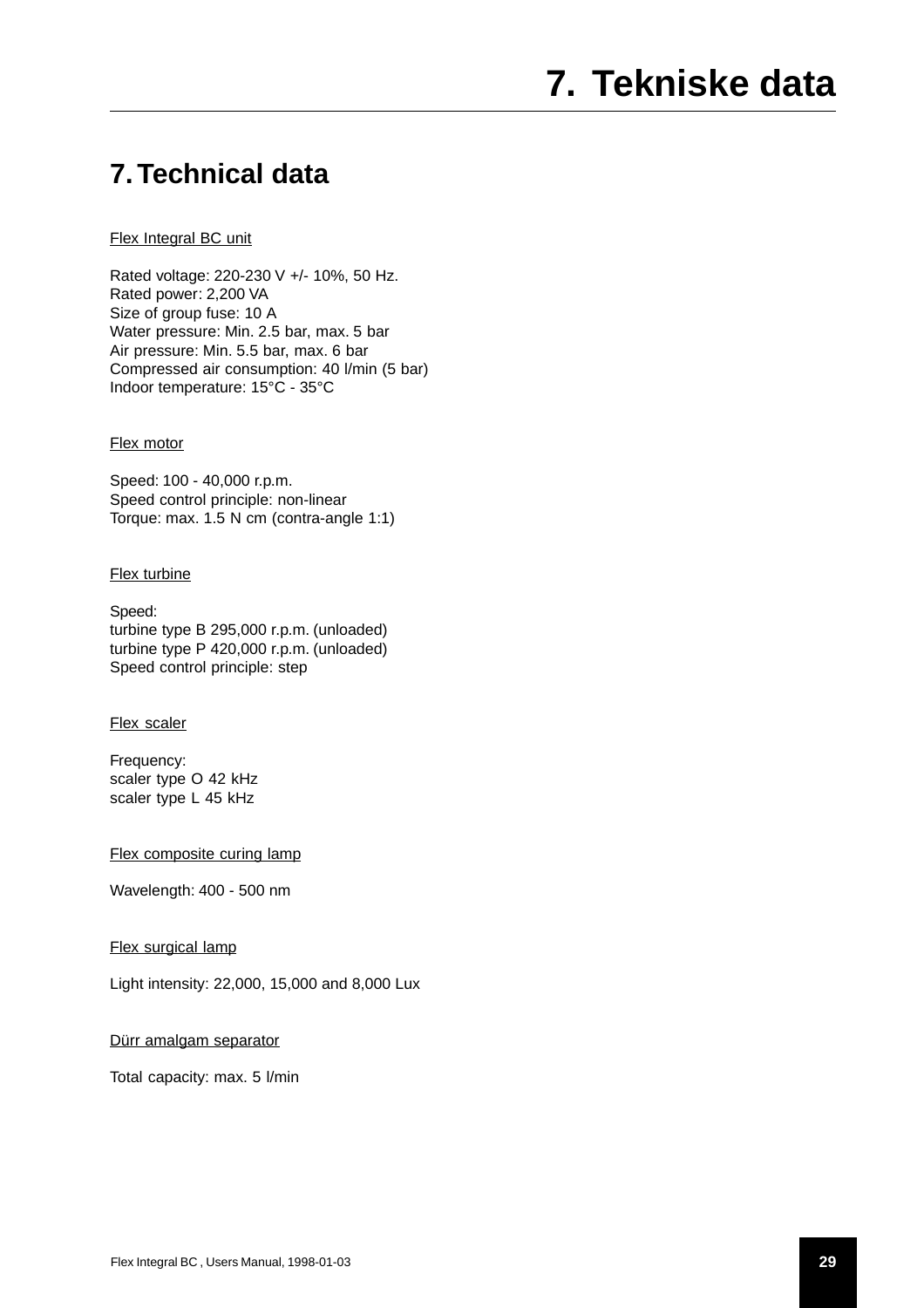# 8. Spare parts, accessories, etc.

# 8. Spare parts, accessories, etc.

This chapter contains a list of tools, lubrication and service agents, spare parts and accessories that can be purchased.

Parts that are supplied with the equipment are marked with an asterisk (\*)

#### **Tools**

| <b>Tools</b> | Order No. |
|--------------|-----------|
|              |           |
|              |           |
|              |           |
|              |           |
|              |           |
|              |           |
|              |           |
|              |           |

#### Lubrication

#### O-rings

| Coupling piece on motor *. |  |
|----------------------------|--|

#### **Bulbs**

#### Accessories/ spare parts

|                                                                                    | SD-399 |
|------------------------------------------------------------------------------------|--------|
|                                                                                    |        |
|                                                                                    |        |
|                                                                                    |        |
|                                                                                    |        |
|                                                                                    | SD-214 |
|                                                                                    | SD-216 |
|                                                                                    | SD-217 |
|                                                                                    |        |
| Standard fibre optic diode, 8 mm, 70°, for Flex Integral composite curing lamp     | SD-220 |
| Alternative fibre optic diode, 8 mm, 90°, for Flex Integral composite curing lamp  | SD-221 |
| Alternative fibre optic diode, 13 mm, 70°, for Flex Integral composite curing lamp | SD-222 |
|                                                                                    |        |
|                                                                                    |        |
|                                                                                    |        |
|                                                                                    |        |
|                                                                                    |        |
|                                                                                    |        |
|                                                                                    |        |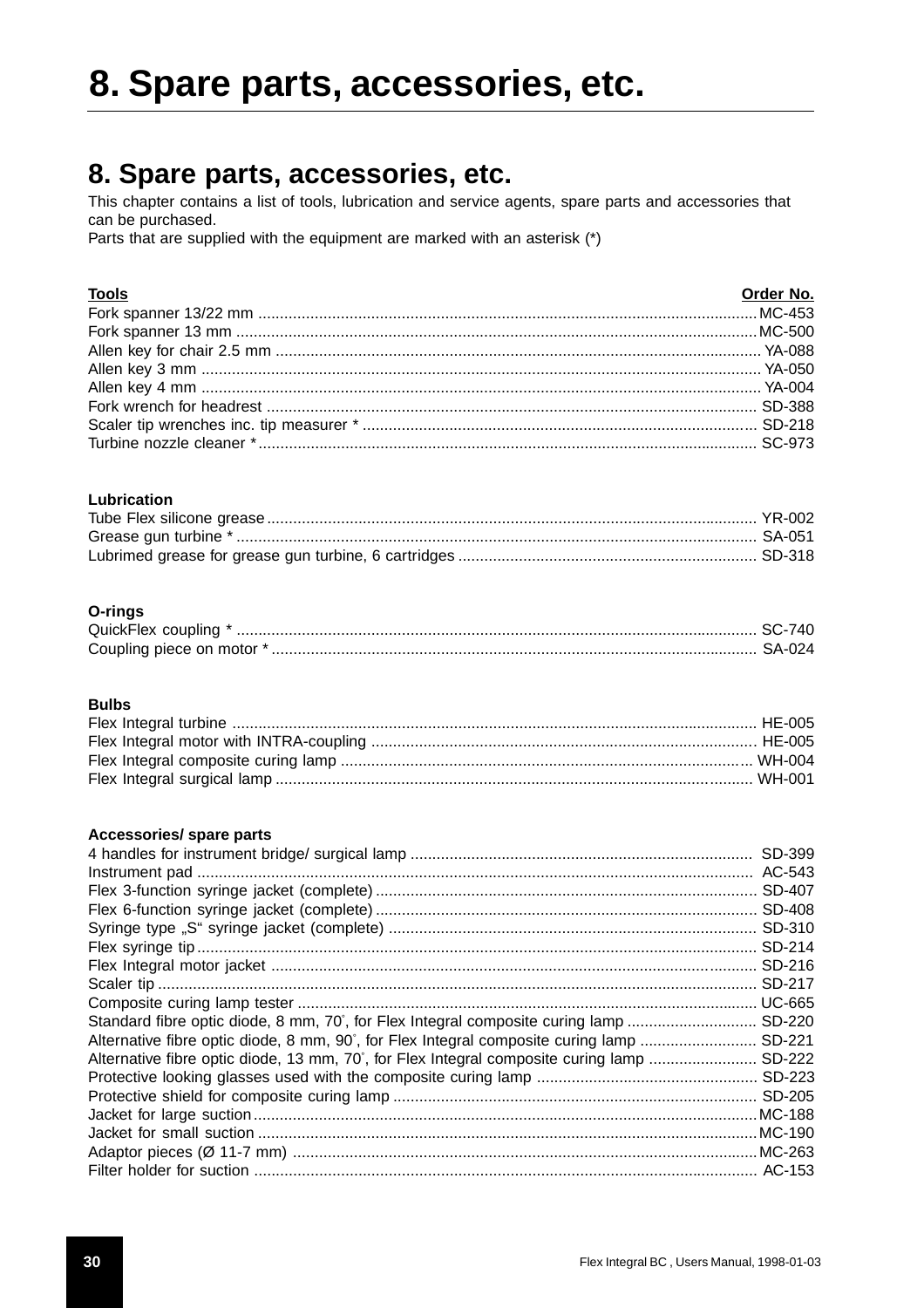# 8. Spare parts, accessories, etc.

#### **Consumer goods**

| Large suction tube without nipple or filter cartridge …………………………………………………………………… AC-279 |  |
|-----------------------------------------------------------------------------------------|--|
|                                                                                         |  |
|                                                                                         |  |
|                                                                                         |  |
|                                                                                         |  |
|                                                                                         |  |
|                                                                                         |  |
|                                                                                         |  |
|                                                                                         |  |
|                                                                                         |  |
|                                                                                         |  |
|                                                                                         |  |
|                                                                                         |  |
|                                                                                         |  |
|                                                                                         |  |
|                                                                                         |  |
|                                                                                         |  |
|                                                                                         |  |
|                                                                                         |  |
|                                                                                         |  |
|                                                                                         |  |
|                                                                                         |  |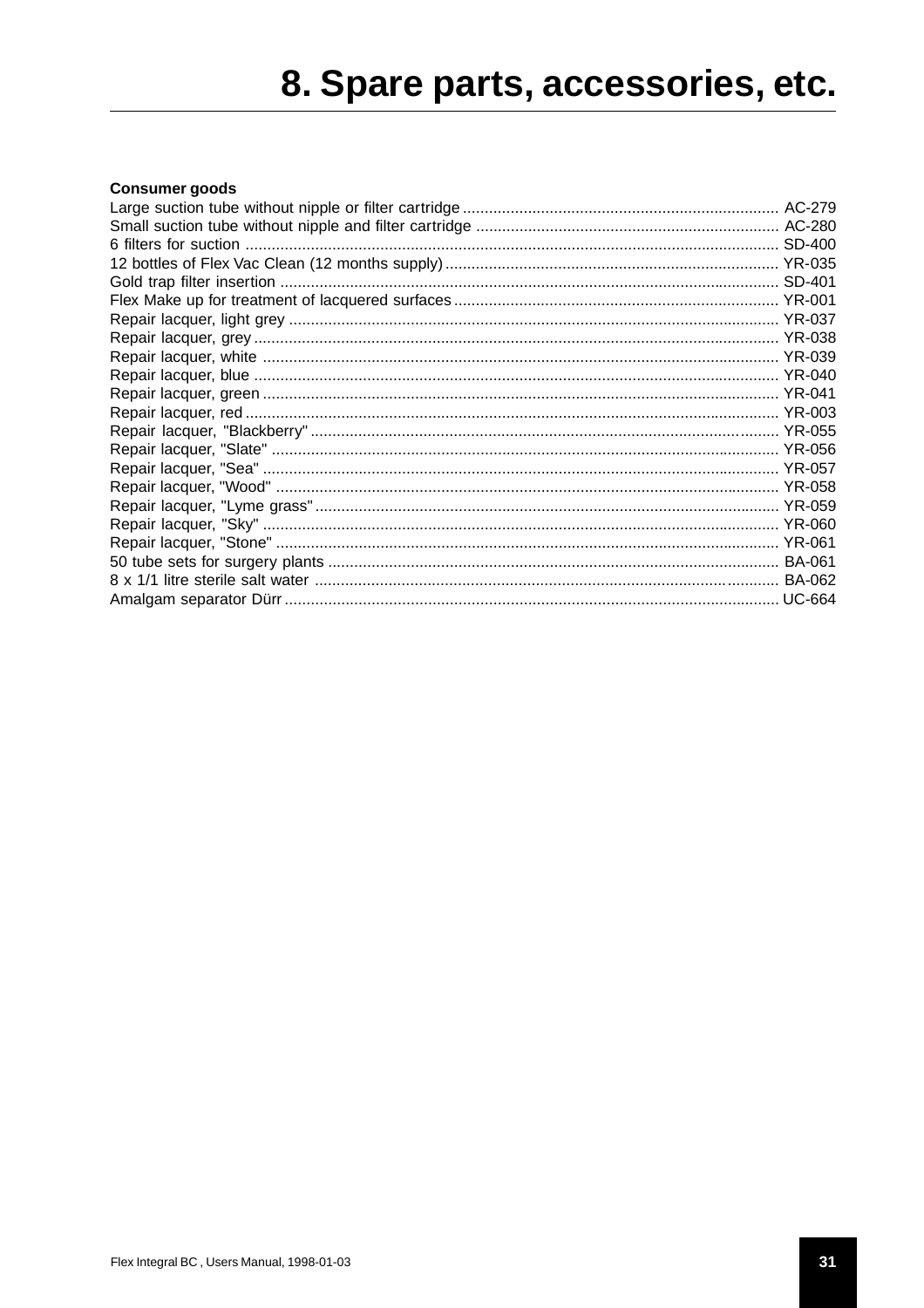**Instruments and tools for ultrasonic scaler type O:**



Tool for Endo-instrument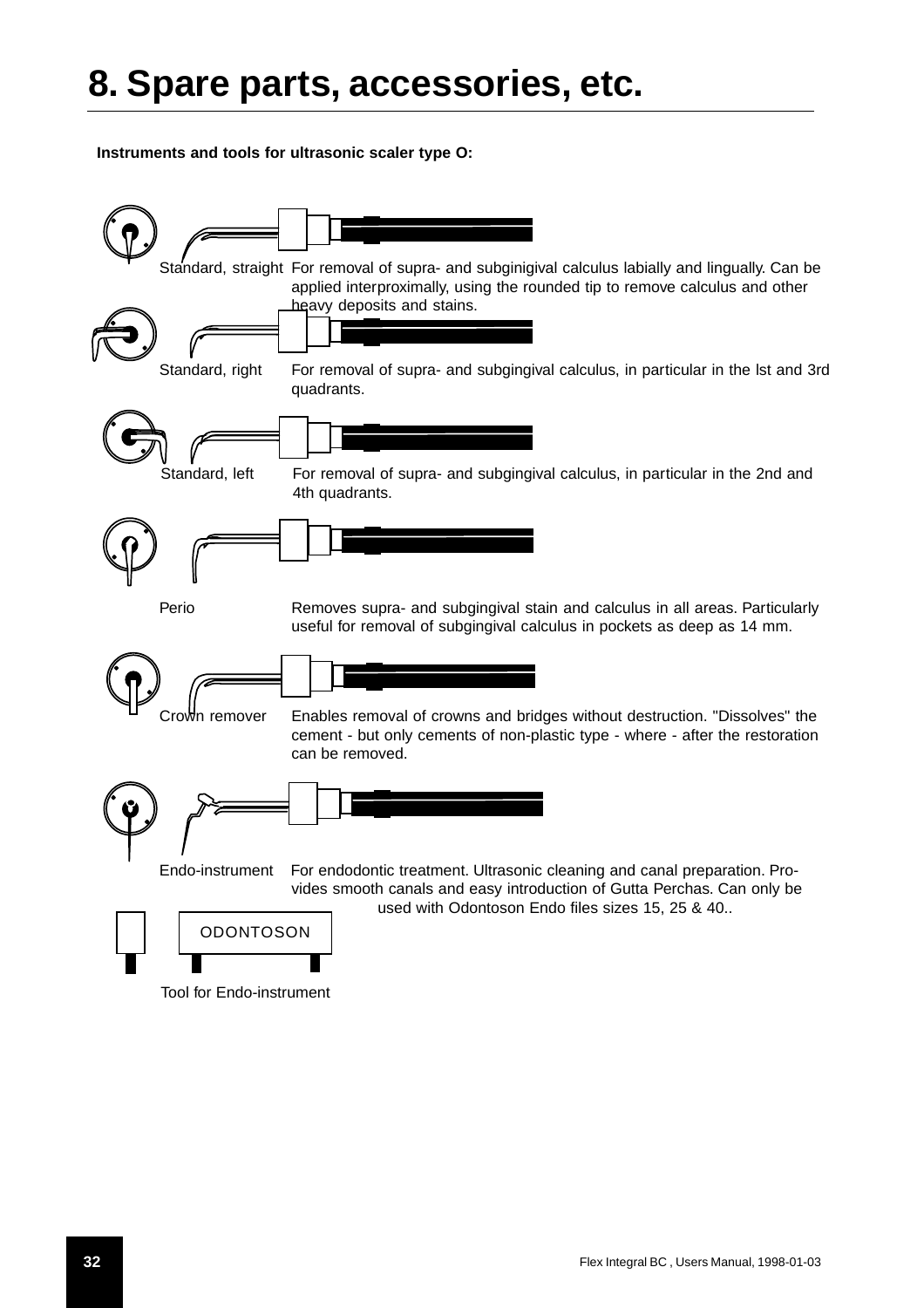#### **Instruments and tools for ultrasonic scaler type O:**



Universal For removal of supra- and subgingival stain and calculus in all areas. For general scaling for those patients with moderate plaque or calculus.

Thin line, straight\*) Useful for fine planing after gross scaling using other ODONTOSON instruments. Provides good furcation access.





Thin line, right \*) Provides excellent furcation access in the lst and 3rd quadrants. Similar tactile feeling as with a periodontal probe. To be used only after gross debridement with another Odontoson instrument.



Thin line, left \*) Same characteristics and applications as Thin Line, right. Particularly suitable in the 2nd and 4th quadrants..



CEM-instrument For cementation and exact seating of plastic and porcelain inlays and onlays. Ensures uniform distribution of the cement under the inlay.

- \*) The Thin Line instruments are highly specialised instrumentds with extra thin tips. They are consequently only to be handled and used following the rules below very strictly:
	- Use them only for fine-scaling after larger tartars has been removed by means of other instruments.
	- Repeated use on large tartars may destroy the Thin Line instrument.
	- Never use a Thin Line instrument with a power setting of more than 50% of the max. power.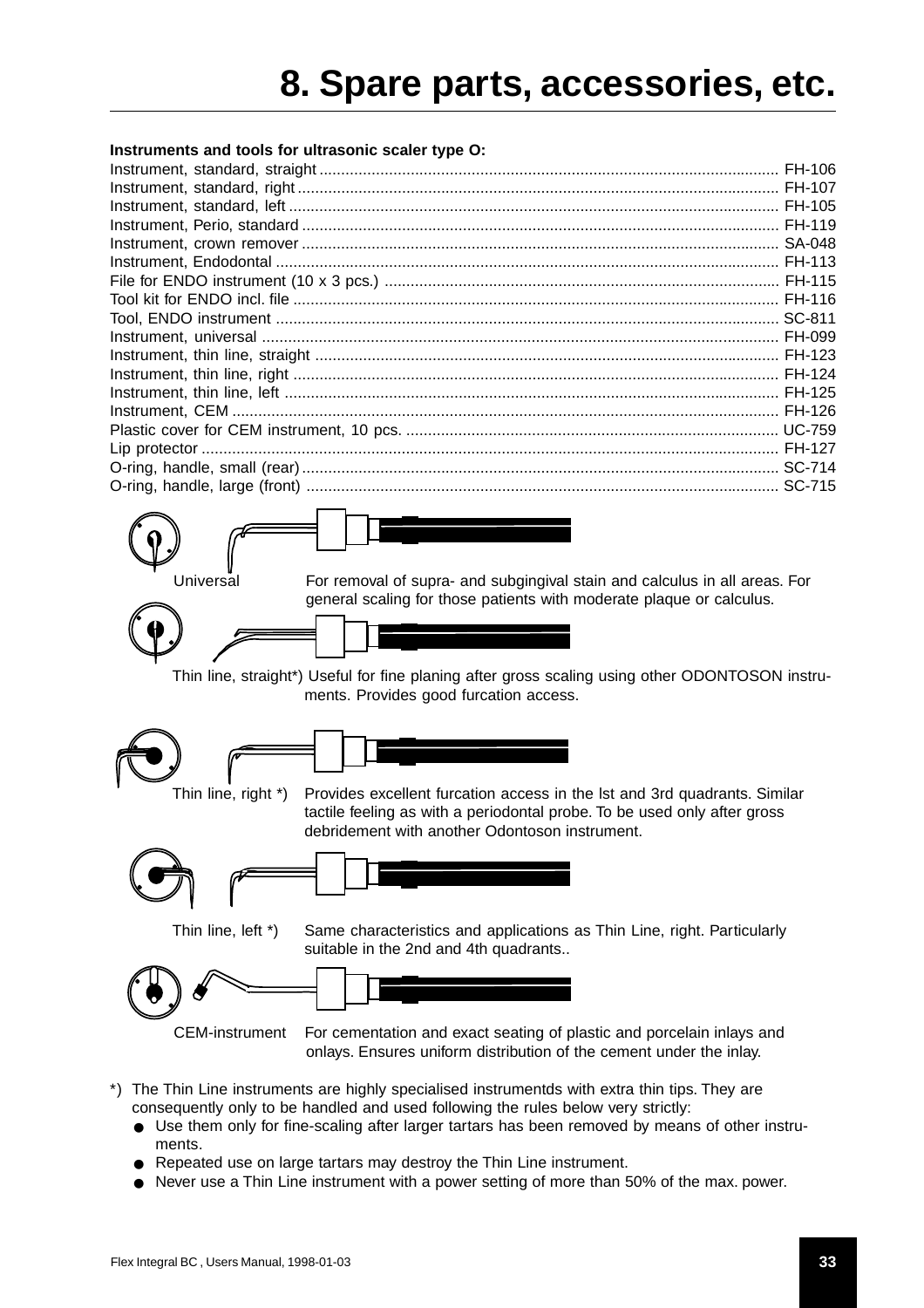# **9. Guarantee conditions**

The Flex dealer assumes towards the buyer the responsibility for correct functioning, faultless material and faultless workmanship for a period of 12 months from the day of delivery.

For ball bearings and rotors for turbines as well as fibre optic light diodes the guarantee period is 6 months from the day of delivery.

The Flex dealer guarantees that nondurable articles, such as electrical bulbs, rubber parts, instruments for scalers etc., have no defects on delivery. Nondurable articles are not covered by guarantee hereafter.

The Flex dealer holds no responsibility for defects due to ordinary tear or in case of Flex' instructions concerning use, cleansing, disinfection, maintenance and installation not being observed.

The Flex dealer is not responsible for defects should the product be installed or repaired by persons who are not trained by Flex, if the parts which are not delivered or approved by Flex for this purpose are mounted in the product, or should modifications in construction be made by a third party.

The Flex dealer is not responsible for loss of profit, delays, lost earnings or any other indirect loss.

The Flex dealer´s liability for defects is limited to the price agreed on for the defective part of the consignment

Any claim for guarantee must be made to the Flex dealer.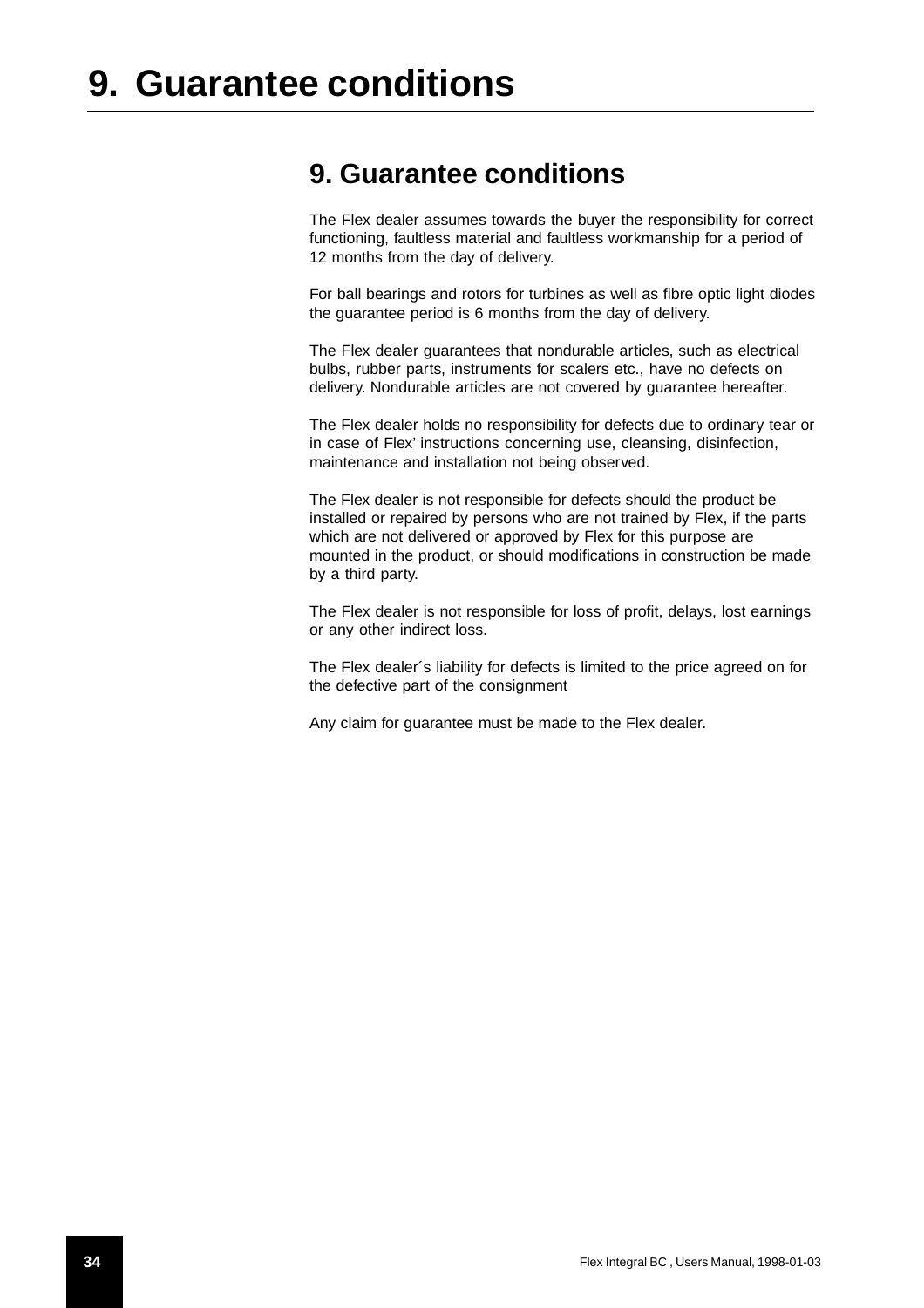# 10. Your feedback

Do you have questions related to a faulty Flex product, or if you have suggestions for improvements, we kindly ask you to fill in the following form and send it to us.

#### Please state:

| Which product is concerned?                           |
|-------------------------------------------------------|
|                                                       |
|                                                       |
|                                                       |
|                                                       |
|                                                       |
| And now your question/problem/improvement suggestion: |
|                                                       |
|                                                       |
|                                                       |
|                                                       |
|                                                       |
|                                                       |
|                                                       |
|                                                       |
|                                                       |
|                                                       |
|                                                       |